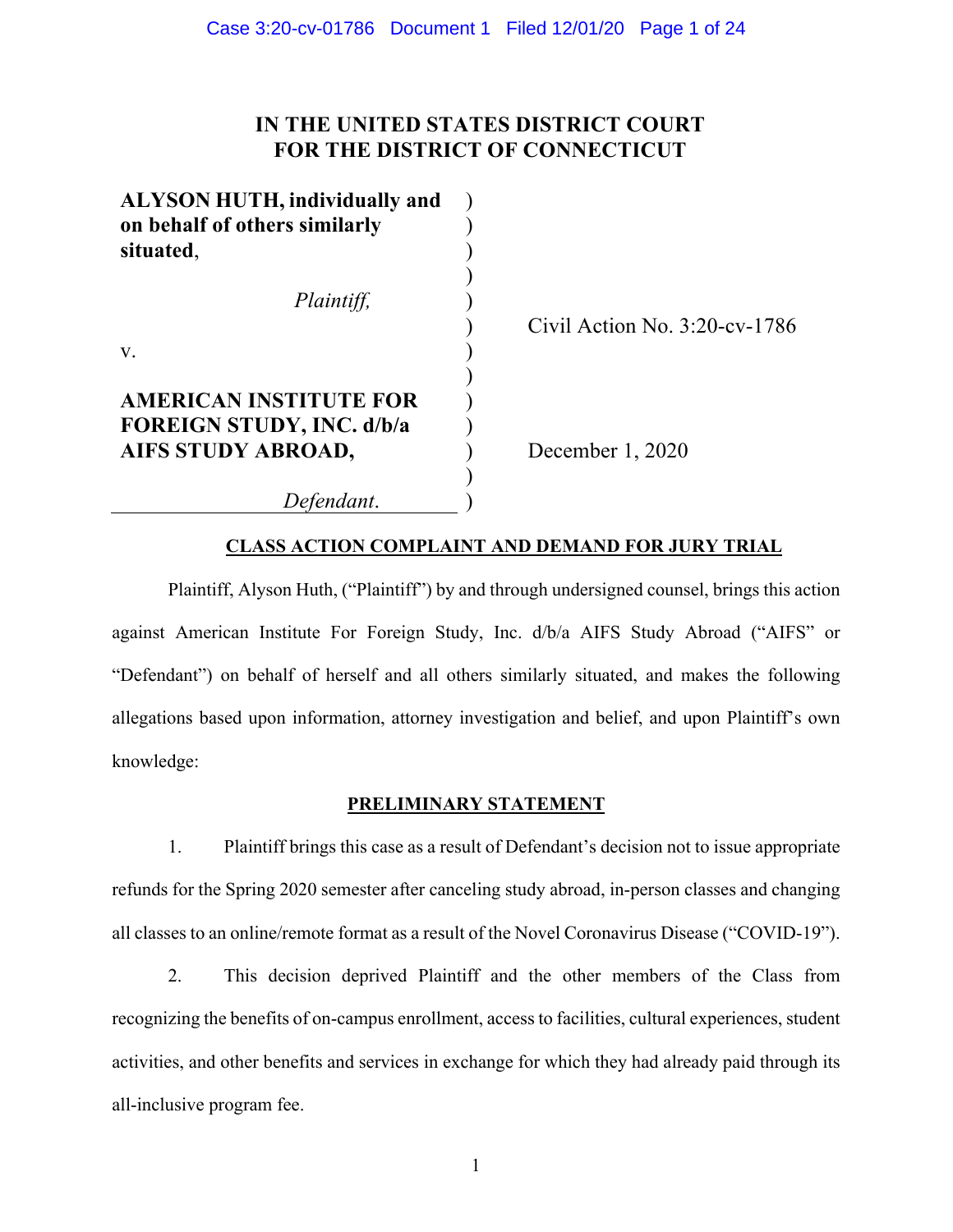#### Case 3:20-cv-01786 Document 1 Filed 12/01/20 Page 2 of 24

3. Defendant has either refused to provide reimbursement for the program and other costs that Defendant failed to provide during the Spring 2020 semester, or has provided inadequate and/or arbitrary reimbursement that does not fully compensate Plaintiff and members of the Class for their loss.

4. This action seeks refunds of the amount Plaintiff and other members of the Class are owed on a *pro-rata* basis, together with other damages as pled herein.

#### **PARTIES**

5. Defendant AIFS, Inc. provides cultural exchange and educational services by offering abroad college study, along with au pair placement, international camp staffing, travel, and insurance services.

6. AIFS is a Delaware corporation with its principle place of business located at 1 High Ridge Park, Stamford, CT 06905.

7. AIFS operates 10 global locations and has program offerings in 29 countries worldwide.

8. AIFS affiliates with international universities to organize study abroad programs for American students, and works with over 500 American colleges and universities.

9. Since 1964, Defendant has sold cultural exchange and educational opportunities

to more than 1.6 million students.<sup>1</sup>

10. Upon information and belief, Defendant has an annual revenue of \$180 million. 2

11. Plaintiff is an individual and a resident and citizen of the state of Pennsylvania.

12. During the Spring 2020 semester, Plaintiff was a full-time student at Duquesne

<sup>&</sup>lt;sup>1</sup> https://www.aifs.com/pdf/Corporate\_Brochure.pdf

<sup>&</sup>lt;sup>2</sup> https://www.dnb.com/business-directory/company-

profiles.american\_institute\_for\_foreign\_study\_inc.7115c6bcd212972604644711a67ec573.html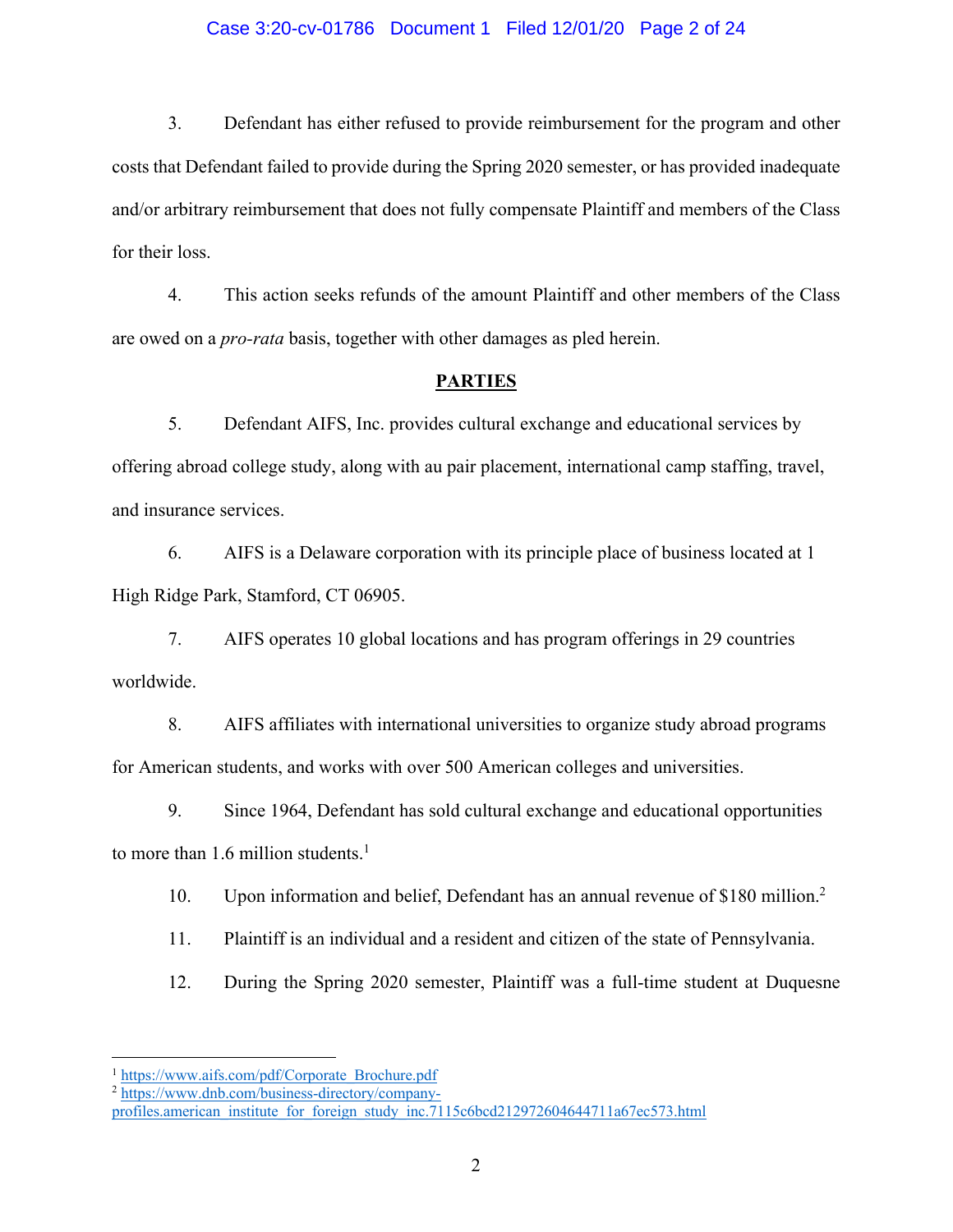#### Case 3:20-cv-01786 Document 1 Filed 12/01/20 Page 3 of 24

University, located in Pittsburgh, Pennsylvania, who was enrolled in Defendant's study abroad program at Campus International De Cannes in Cannes, France.

13. Plaintiff enrolled in AIFS because of the opportunity to live and study abroad in France and to interact in-person with another culture, faculty, and peers, and to experience all that France has to offer.

14. Plaintiff lost the opportunity to interact with other cultures, faculty, or peers, and to even remain in France after AIFS cancelled the program it sold her.

#### **JURISDICTION AND VENUE**

15. This Court has jurisdiction over this action pursuant to the Class Action Fairness Act ("CAFA"), 28 U.S.C. § 1332(d), because at least one class member is of diverse citizenship from one Defendant, there are more than 100 Class members, and the aggregate amount in controversy exceeds \$5 million, exclusive of interest and costs.

16. This Court has personal jurisdiction over Defendant because Defendant conducts business in Connecticut and has sufficient minimum contacts with Connecticut.

17. Venue is proper in this District under 28 U.S.C. § 1391(b) because its principal place of business is in the state of Connecticut.

#### **BACKGROUND FACTS**

18. Plaintiff incorporates by reference all preceding allegations as though fully set forth herein.

19. Plaintiff was registered as a full-time college student when she bought and enrolled in a study abroad program for the Spring 2020 academic semester from and through Defendant.

20. As a precondition for enrollment, Plaintiff was required to and did pay an allinclusive program fee for the study abroad program either by utilizing student loan financing, or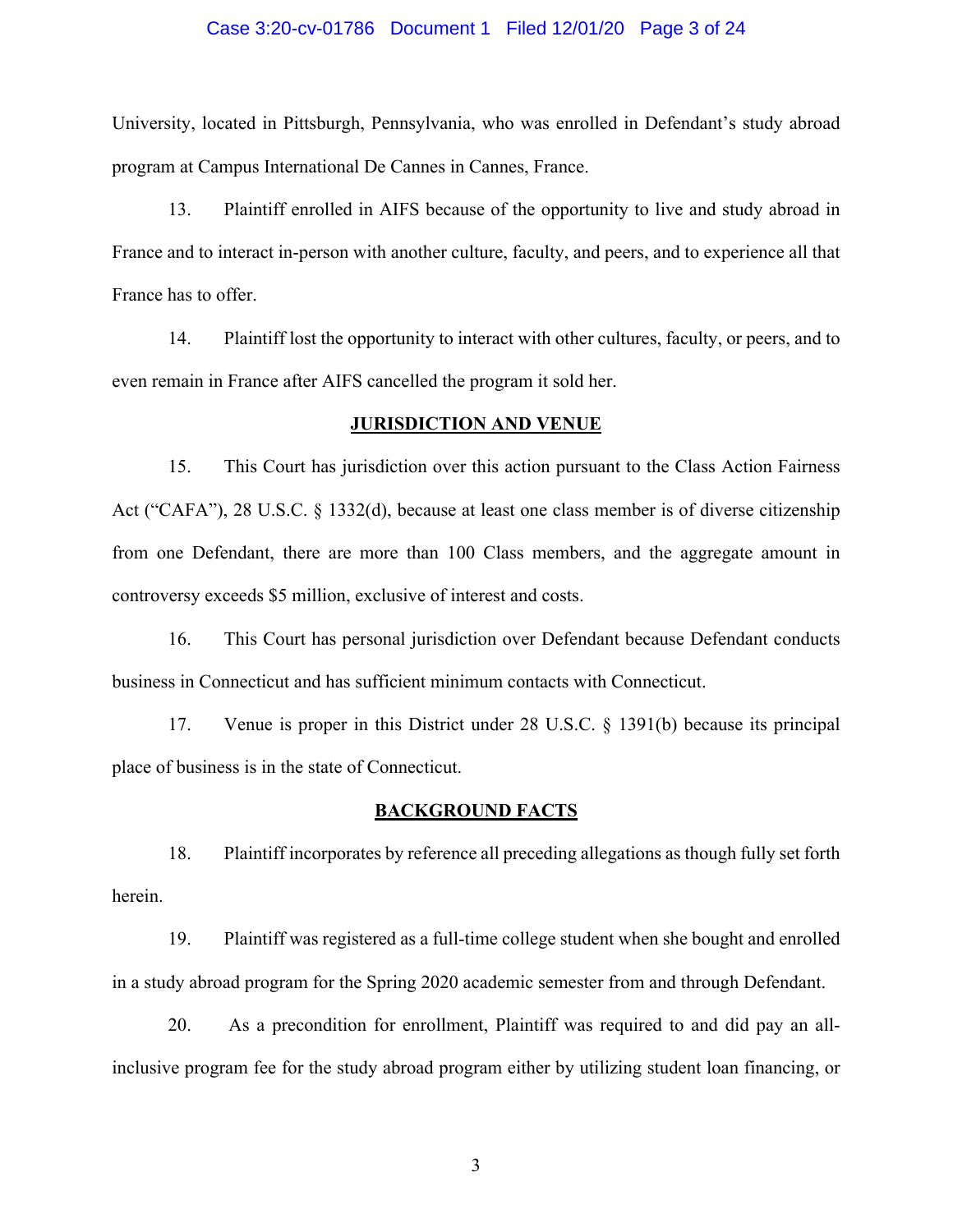#### Case 3:20-cv-01786 Document 1 Filed 12/01/20 Page 4 of 24

by paying out of pocket, as did all members of the putative Class.

21. Studying abroad is defined simply as going to another country to learn. The dictionary definition of abroad states, "beyond the boundaries of one's country; in or to a foreign country.3

22. There are hundreds of study abroad programs or independent study options across

the country.

23. Defendant's institution offers both in-person, hands-on study abroad programs, and

fully online distance-learning programs, which it markets as separate and distinct products:  $4, 5$ 

#### **The AIFS Value**

#### Why Study Abroad with AIFS?

AIFS is recognized as a leading provider of study abroad programs. Since 1964, over 1.5 million students have traveled abroad with AIFS. With more than 50 years of experience, we have the resources and experience to provide what our students want and need in a study abroad program, and to safeguard their welfare around the alobe.

Unlike many other study abroad programs or independent study options, AIFS program fees are guaranteed in dollars. Our program fee is also all-inclusive, making it simple for you to live and study abroad and experience all that the world has to offer.

AIFS offers a wide range of unique programs in Asia, Australia, Europe, South Africa and the Americas. Most AIFS campuses offer courses in English or in foreign languages from beginner to advanced levels, so you don't even have to know a foreign language to study abroad.

#### **LOCAL LEARNING, GLOBAL THINKING.**

Take the first step in your international experience! AIFS virtual study abroad programs give you the unique opportunity to experience international education and become a global citizen without leaving your home. Our virtual programs allow you to create your own international online curriculum, utilizing our global network of universities and faculty from all over the world. Picture yourself earning credit this semester during an international online experience that is all your own.

- · Take one course up to a full semester'
- Study in multiple countries or at one University
- Take just courses, or combine with an International Internship through Global Experiences
- Access AIFS' Virtual Library of culture-themed videos including city spotlights, cooking
- lessons and career-focused workshops

Customize your course load with offerings from all over the world - all from the comfort of your home (or your favorite coffeeshop)! Among countless other options, you can:

- Learn Spanish from professors teaching in the heart of Madrid
- Immerse yourself in a Sustainable Development and Environmental Awareness course from Costa Rica
- Take a comparative look at International Business Ethics by taking a course from Chile,
- London or Hungary
- Intern with an internationally-based employer

\*Students taking multiple courses with AIFS this Fall will receive a multi-course discount.

<sup>3</sup> https://www.merriam-webster.com/dictionary/abroad

<sup>4</sup> https://www.aifsabroad.com/value.asp

<sup>5</sup> https://web.archive.org/web/20200806094558/https://www.aifsabroad.com/online/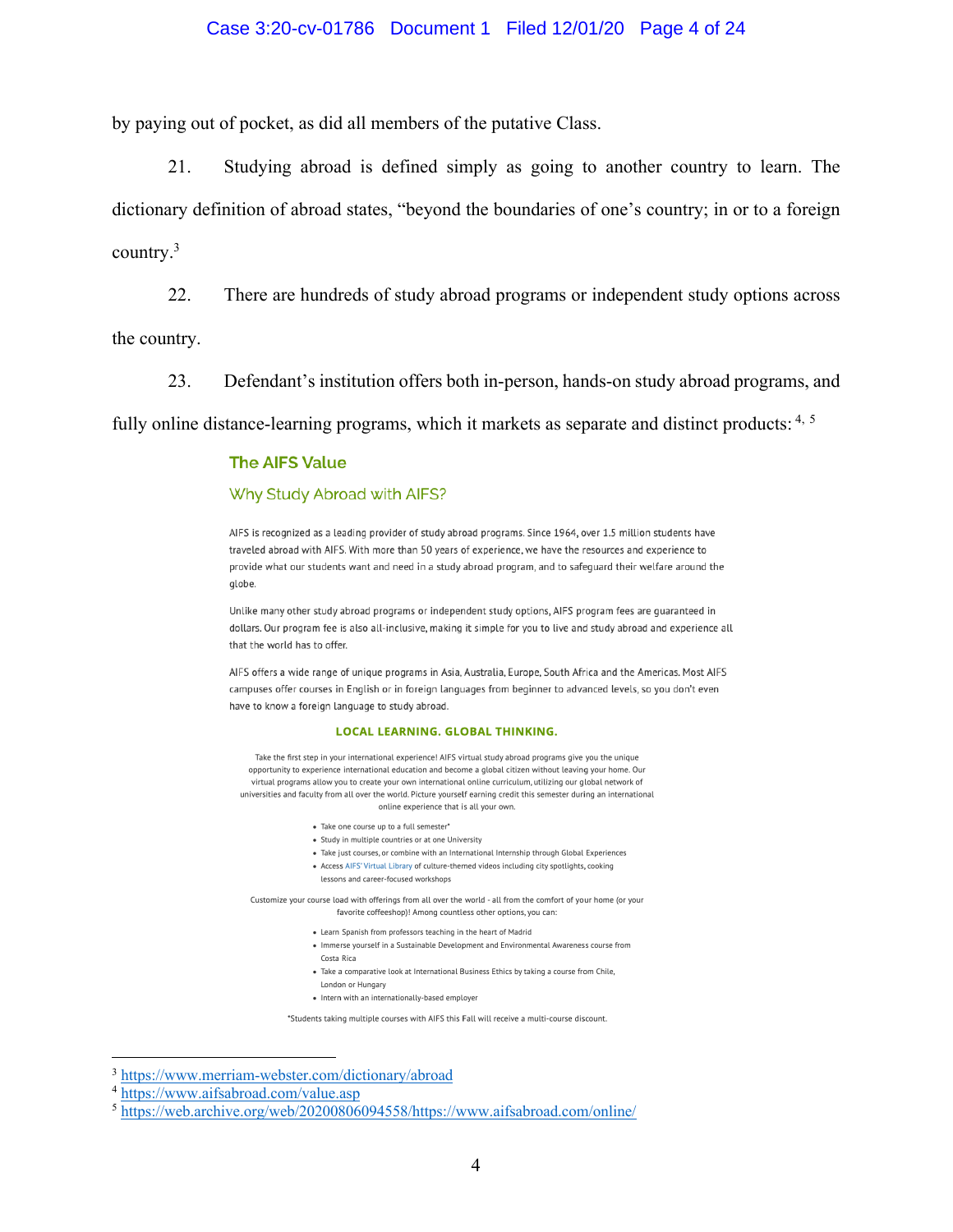#### Case 3:20-cv-01786 Document 1 Filed 12/01/20 Page 5 of 24

24. Defendant has recognized the benefits and importance of studying abroad. "Study abroad allows students to engage in a life-changing experience that forever alters the way they view the world around them. In addition, studying abroad can help differentiate your child as they graduate and enter the workforce in the coming years."6

25. Further, on AIFS' corporate brochure, Chairman and CEO William L. Gertz wrote the following<sup>7</sup>:

A global perspective... The need for enhanced global understanding is now greater than ever. AIFS is proud to provide the opportunity to meet this need, through the programs described in these pages. With our vast experience, global partnerships and financial security, we have been able to provide a wide variety of high-quality programs with top-notch services and unique cultural experiences to young people and families for more than a half century. Our programs teach young people from around the world to appreciate the qualities and values of individuals from all nations. AIFS program participants learn vital language skills as well as how to thrive in a culture different from their own. We provide the educational edge needed to succeed in a highly competitive, diverse and interdependent world. We proudly look back on 56 years of service to individuals and institutions involved with educational and cultural exchange. We look forward to the future and to a world that shares a common global vision of peace and prosperity. William L. Gertz Chairman & CEO

26. Accordingly, when students pay the all-inclusive program fee in exchange for enrollment in the on-campus program, such students expect to receive, and Defendant has

<sup>6</sup> https://www.aifsabroad.com/parents/

<sup>7</sup> https://www.aifs.com/pdf/Corporate\_Brochure.pdf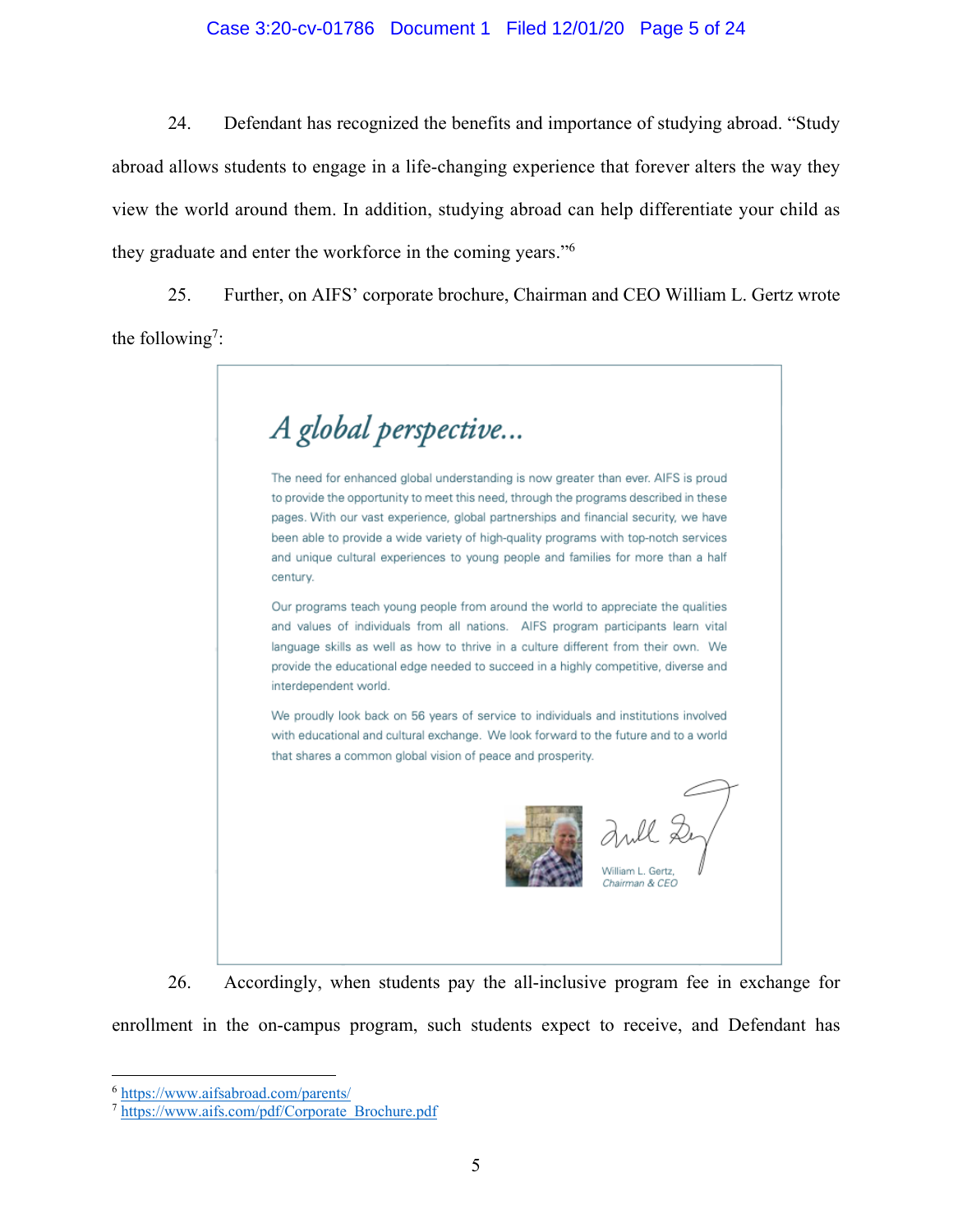# Case 3:20-cv-01786 Document 1 Filed 12/01/20 Page 6 of 24

promised to provide, benefits and services above and beyond basic academic instruction, which include but are not limited to:

- Tuition for up to 18 semester credits;
- Face-to-face interaction with professors, mentors, and peers;
- Various meals Monday through Friday;
- Social and cultural activities, excursions and field trips;
- Overcoming challenges of living in another country;
- Extra-curricular activities, groups, intramural sports, etc.;
- Emphases on being physically present in historical locations;
- Student art, cultures, and other social activities;
- Exposure to community members of diverse backgrounds, cultures, and schools of thought;
- Attendance at the Cannes Film Festival;
- Social development and independence;
- Hands-on learning and experimentation; and
- Networking, volunteer and mentorship opportunities.

27. Plaintiff's education was changed from in-person, hands-on learning to online instruction during the Spring 2020 term.

28. When this happened, Plaintiff was forced to leave France, depriving her of the benefit of the bargain for which she had paid, and in exchange for which Defendant had accepted, i.e., the all-inclusive program fee as set forth more fully above.

29. In addition to tuition, Defendant's website states that the all-inclusive program fee includes the following: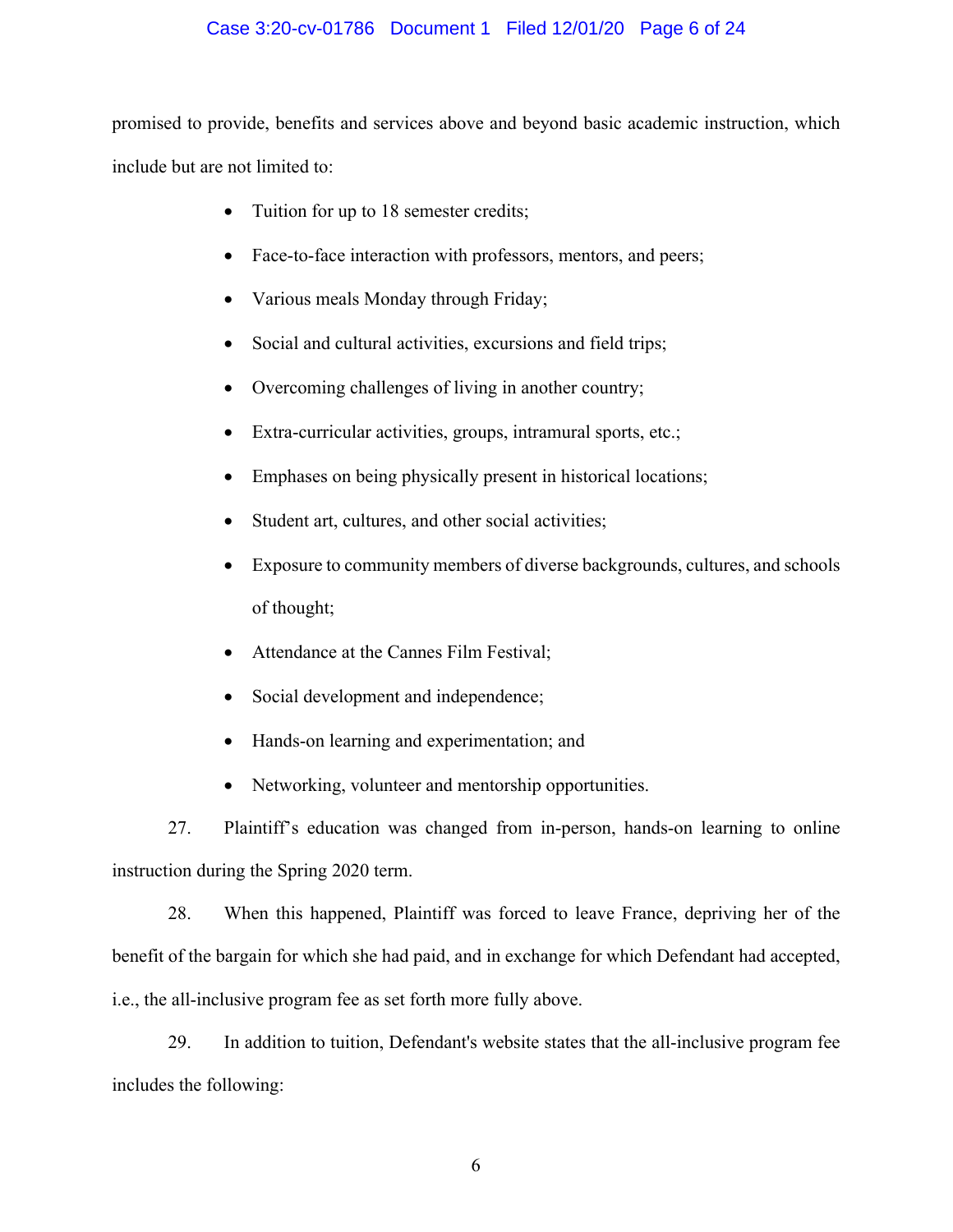# **Pre-Departure8 :**

- **Personalized assistance** from site specialists on the AIFS Admissions Team in the U.S. to help you prepare for your study abroad experience, answer questions about the academic program, provide course syllabi and assist with the student visa process.
- **Pre-departure resources** including online course descriptions, an information handbook and an online AIFS account to help you manage your application and pre-departure materials.
- **Student networking resources** allow you to connect with other students who will be going on your program, as well as AIFS alumni who can provide first-hand information and advice on what to expect.

# **On-Site9 :**

- **Tuition** up to 18 semester credits depending on program selection.
- **Housing** in Campus Residence or a French homestay.
- **Meals** include breakfast and lunch Monday through Friday. Residence students also receive brunch on weekends.
- **Resident Director** and student services support staff to help with any questions or advice you may need while in France.
- **Cannes Film Festival (Spring Extended Semester only)** the world famous film festival runs for 2 weeks in May. Students receive a Cannes cinéphile pass which entitles them to see all the films presented at the Festival in different movie theaters throughout the city. AIFS students may have the opportunity to work as volunteers during the Film Festival.
- **Excursions and day trips** including 4-day excursion to Paris and 2-day excursion to Provence. Day trips to Monaco, St. Tropez, and excursions to Antibes and Île Sainte- Marguerite.
- **Cultural and social activities** which include visit to a Cistercian monastery, pottery workshop, wine and cheese tasting, theater tickets to the opera or ballet and the art museums of the Riviera.
- **Orientation workshops** to help you get to know your classmates better, familiarize you with the local area, advise you about living in Cannes and to help you adjust to French culture.
- **Volunteer work opportunities**
- **Language Exchange Club** with local French people.
- **AIFS Office** provides study areas and resources.
- **Campus services** students have access to a café as well as a small recreational room and a volleyball court.

<sup>8</sup> https://www.aifsabroad.com/france/cannes/year2021/fees.asp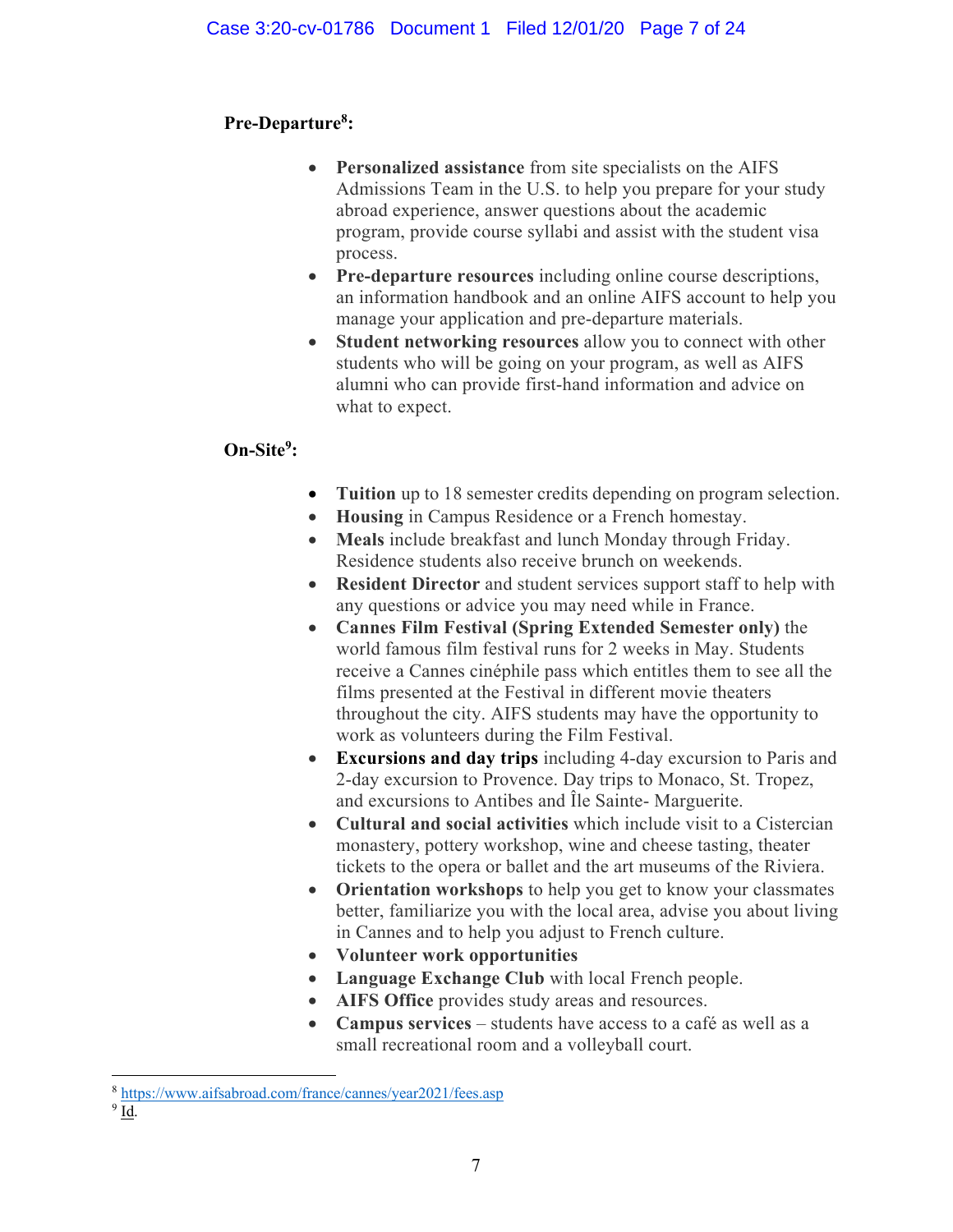- **Comprehensive insurance and assistance package**
- **24-hour emergency telephone service** allows you to reach AIFS staff at any time in an urgent situation.

# **Upon Return10:**

- **Official transcript** issued by Chapman University which is accredited by the Western States Association of Colleges and Secondary Schools. Students will also receive a transcript in French from the Campus International de Cannes. One official copy of the transcript will be sent to the student's home institution on completion of the program.
- **Re-entry materials** and support upon return to the U.S. to help you make the transition back to life after your study abroad experience.
- **Alumni network and career development opportunities** on the AIFS Alumni Advocate and AIFS Alumni Ambassador Programs.

30. As a result of being forced to leave France and return home for the latter portion of the Spring 2020 semester, Plaintiff and members of the Class lost the benefit of the services for which this all-inclusive fee had been paid. For example, Plaintiff and the Class went without weeks of study abroad education, could not access any recreational facilities or cultural attractions, and could not participate in student activities and excursions.

31. Plaintiff and members of the Class paid the all-inclusive program fee associated with their Spring 2020 enrollment so that they could benefit from on-campus academic instruction, abroad social activities, excursions and day trips, cultural events, recreational facilities, and health and treatments services "on-campus" in France.

32. Defendant has not provided any refund of the all-inclusive program fee, with the exception of some portion of room and board refunds, and continues to retain the monies paid by Plaintiff and members of the Class.

# **FACTUAL ALLEGATIONS**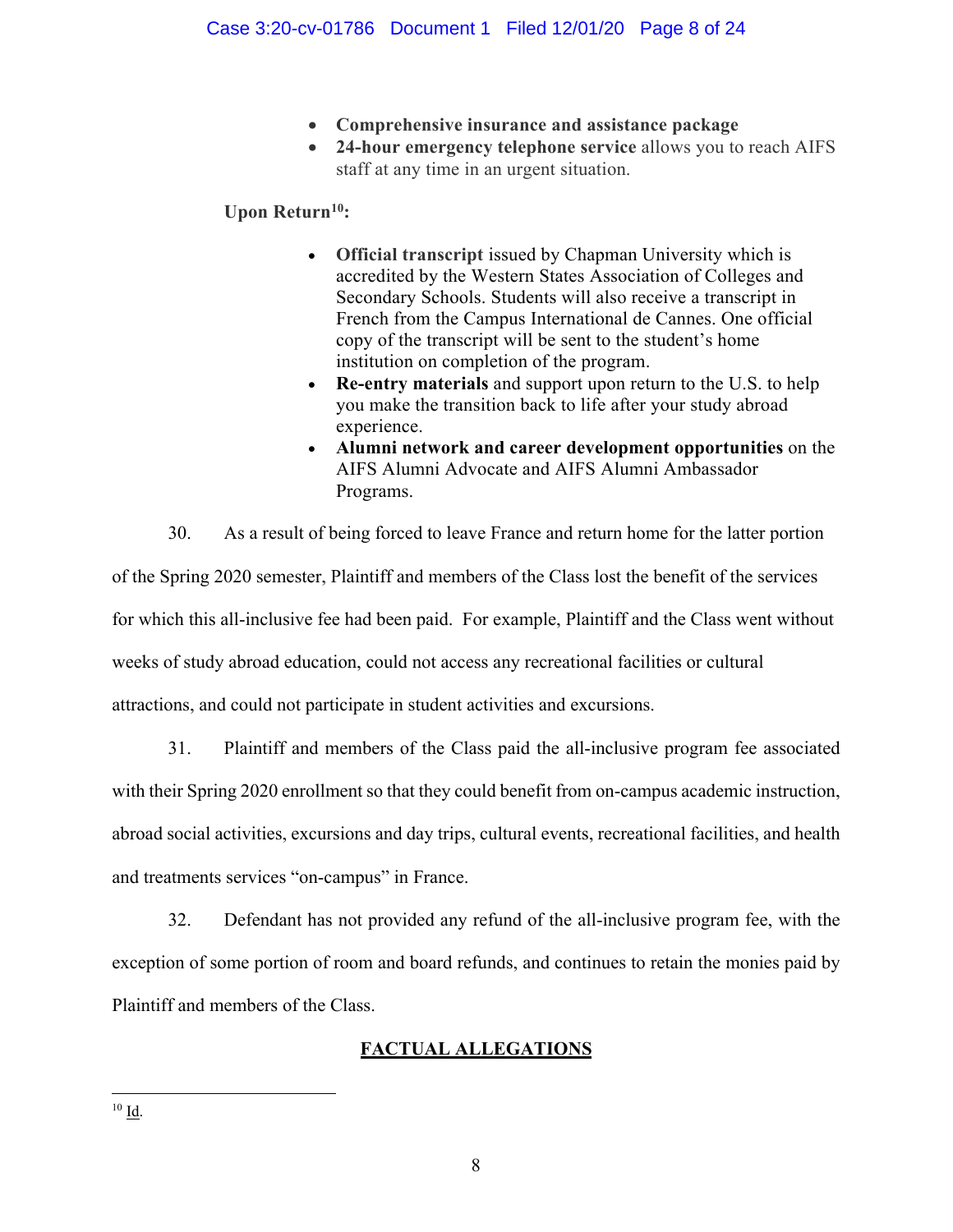#### Case 3:20-cv-01786 Document 1 Filed 12/01/20 Page 9 of 24

33. Plaintiff incorporates by reference all preceding allegations as though fully set forth herein.

34. Plaintiff departed from the United States for France on January 30, 2020.

35. Defendant's Spring term began with the first day of classes on or about February 4, 2020.

36. Defendant's Spring term was scheduled to conclude on May 29, 2020.

37. However, at Defendant's instruction, Plaintiff was forced to leave France and fly back to the United States on March 15, 2020.

38. Moreover, Plaintiff did not receive any further academic instruction at all until April 27, 2020, about six weeks later, when Defendant's online instruction began.

39. While on-campus in France, Plaintiff was in her French class for three hours every Monday through Friday. When Defendant moved to online instruction, Plaintiff was given two separate professors and rarely had class on Fridays, and never in-person or in France.

40. Further, while on-campus in France, Plaintiff had Art History class for four and a half hours every Wednesday. When Defendant moved to online instruction, Plaintiff was given instruction for two hours per week on Thursdays, and never in-person or in France.

41. Moreover, while on-campus in France, Plaintiff had her French Film class for four and a half hours every Thursday. When Defendant moved to online instruction, Plaintiff was given instruction for 10-20 minutes per week, and never in-person or in France.

42. Based on the dates set forth above, upon information and belief, Defendant's move to online classes and constructive eviction of students on March 15, 2020 deprived Plaintiff and other members of the Class from access to on-campus facilities, in-person instruction and the study abroad program for over 50% of the semester for which they had contracted.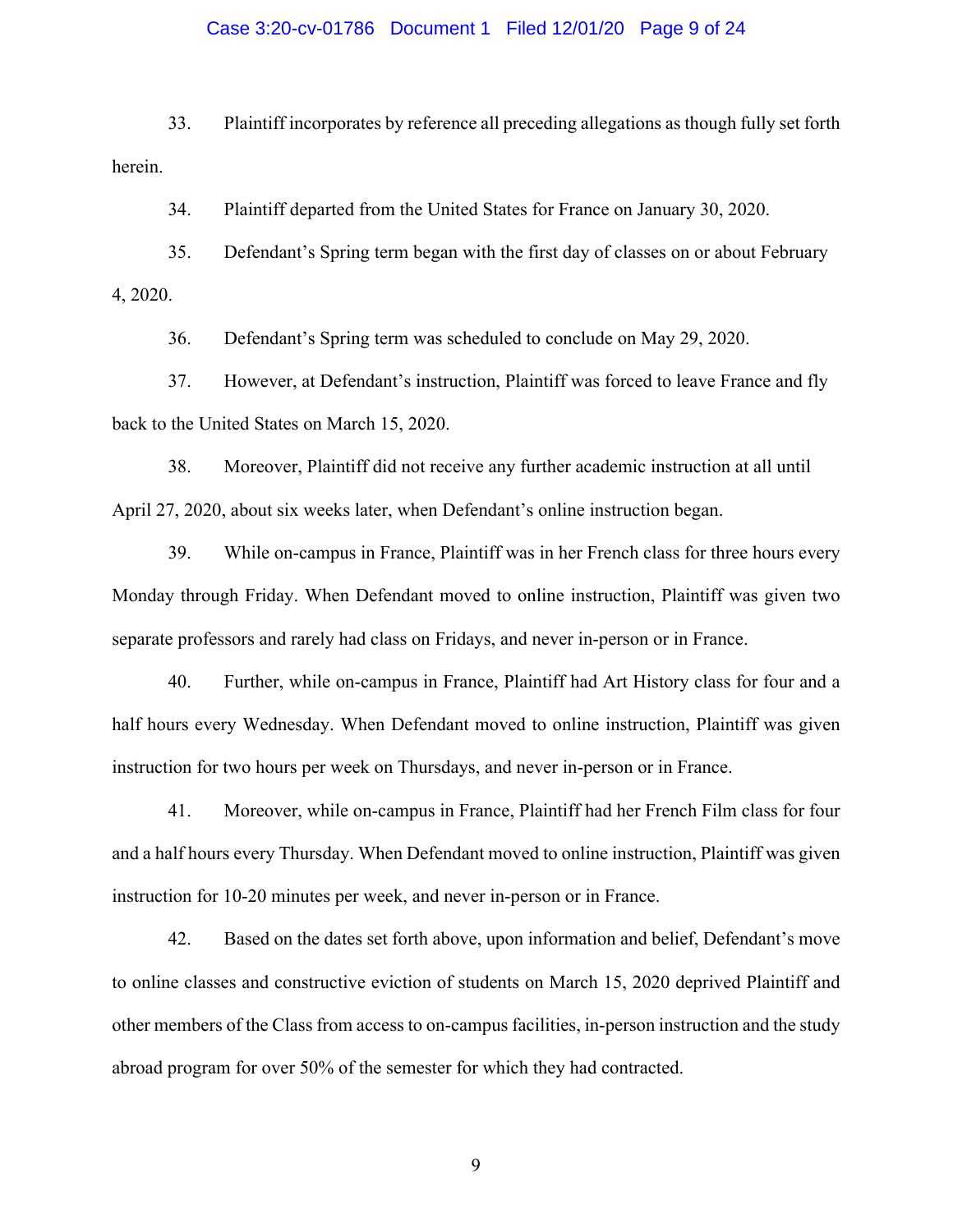#### Case 3:20-cv-01786 Document 1 Filed 12/01/20 Page 10 of 24

43. On Defendant's COVID-19: Student Academic Resources webpage, Defendant

lists updates and information specific to various study abroad programs regarding transitions from on-campus to on-line education. Defendant stated the following regarding Plaintiff's study abroad program $11$ :

### **France - Cannes:**

#### **CAMPUS INTERNATIONAL DE CANNES**

Kev Information:

- They are working on a plan for students to complete both the French courses and elective courses online. A plan is not solidified at the moment.
- If they are unable to complete their courses, students will receive a college transcript with the number of hours they would have done, the level they would have reached in their French Class, and a grade.
- Students will receive updates from the university and professors through email.

44. When classes eventually resumed on April 27, 2020, six weeks later, Plaintiff was given three new professors for her three classes, one of which was not through the Campus International De Cannes, but through the University of Grenoble.

45. Further, Spring semester charges for the Cannes, France study abroad program are more expensive than in the Fall semester because AIFS provides its Spring students with the experience of attending the Cannes Film Festival, which Plaintiff and other members of the Class were unable to attend, despite having paid the higher rate.<sup>12</sup>

46. Based on the dates set forth above, upon information and belief, Defendant's move to online classes and constructive eviction of students on March 15, 2020 deprived Plaintiff and other members of the Class from access to on-campus facilities and in-person instruction for over 50% of the semester for which they had contracted.

47. In an April 17, 2020 blog post on Defendant's website, Defendant stated, "The

<sup>11</sup> https://www.aifsabroad.com/COVID-19-student-academic-resources.asp

<sup>12</sup> https://www.aifsabroad.com/france/cannes/year2021/

https://www.aifsabroad.com/france/cannes/year2021/fees.asp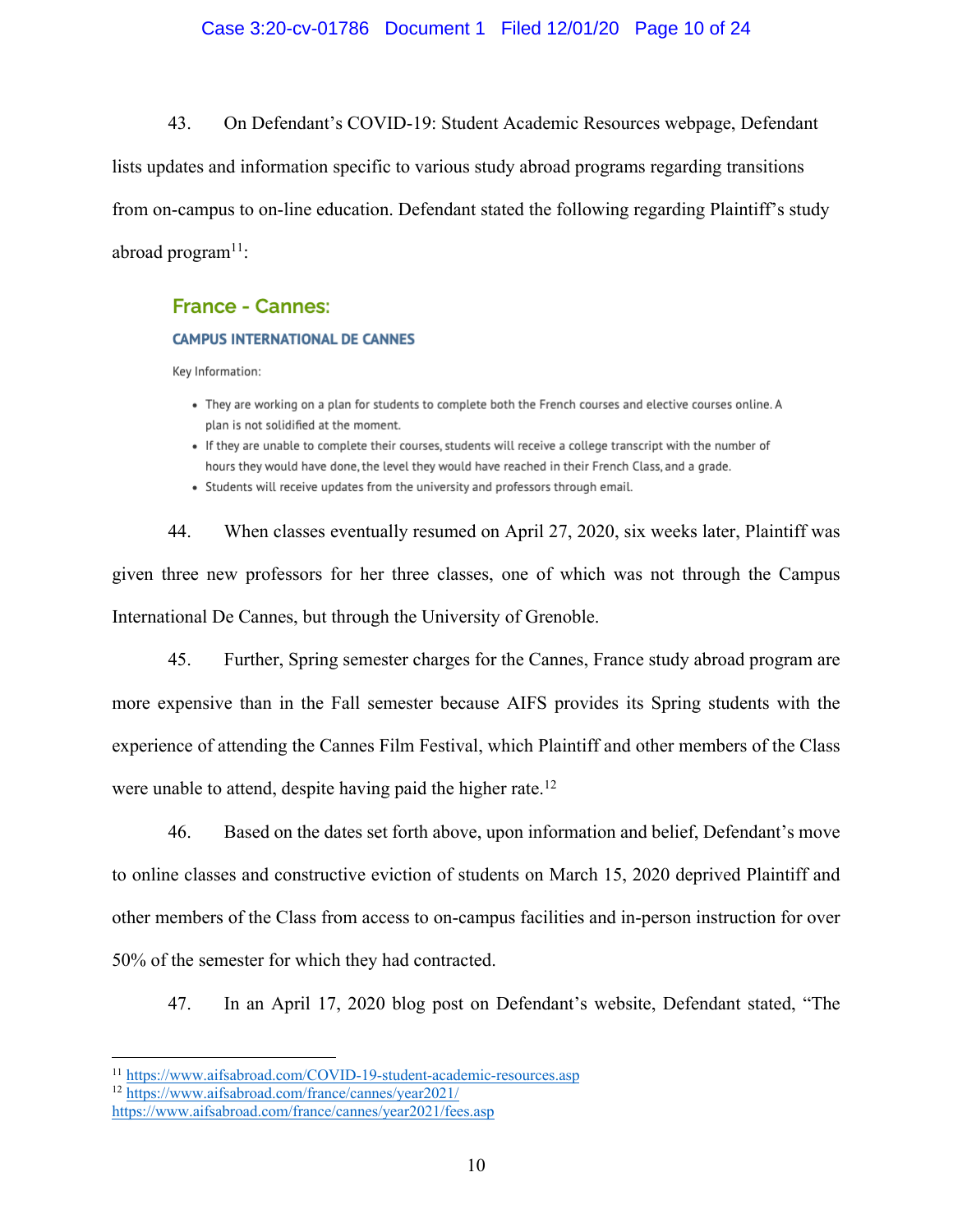#### Case 3:20-cv-01786 Document 1 Filed 12/01/20 Page 11 of 24

readjustment period for any study abroad student can be challenging, and this is especially true for this semester's participants. We imagine you and your student are feeling a wide range of emotions both at their early return and the uncertainty of the global pandemic we are all navigating. The entire AIFS community is working hard to continue supporting students through this difficult time. We invite you to download and review *"Navigating Uncertainty: Resources for Thoughtfully Processing Your Time Abroad and Your Return,"* a guide we created to help students unpack the full experience they've had and provide them with some resources as they continue their return.<sup>13</sup>"

48. Unfortunately, regarding supporting its students, nothing could have been further from the truth.

49. Although Defendant eventually offered some level of academic instruction via online classes, Plaintiff and members of the proposed Class were deprived of the benefits of oncampus study abroad enrollment for which they paid as set forth more fully above.

50. These realities notwithstanding, Defendant has refused and continues to refuse to offer appropriate refunds with respect to the all-inclusive program fee that had already been prepaid.

51. Likewise, Plaintiff and members of the proposed Class were deprived of utilizing services for which they have already paid, such as access to study abroad facilities, cultural experiences, student activities, health services and other opportunities.

52. Plaintiff had no meaningful opportunity to interact with other cultures, faculty, or peers after AIFS cancelled her program and sent her home. Completing some coursework via online instruction for a few hours per week is a far cry from the immersive international experience of living and learning abroad.

<sup>13</sup> https://blog.aifsabroad.com/2020/04/17/supporting-your-student-through-their-covid-19-study-abroad-returneeexperience/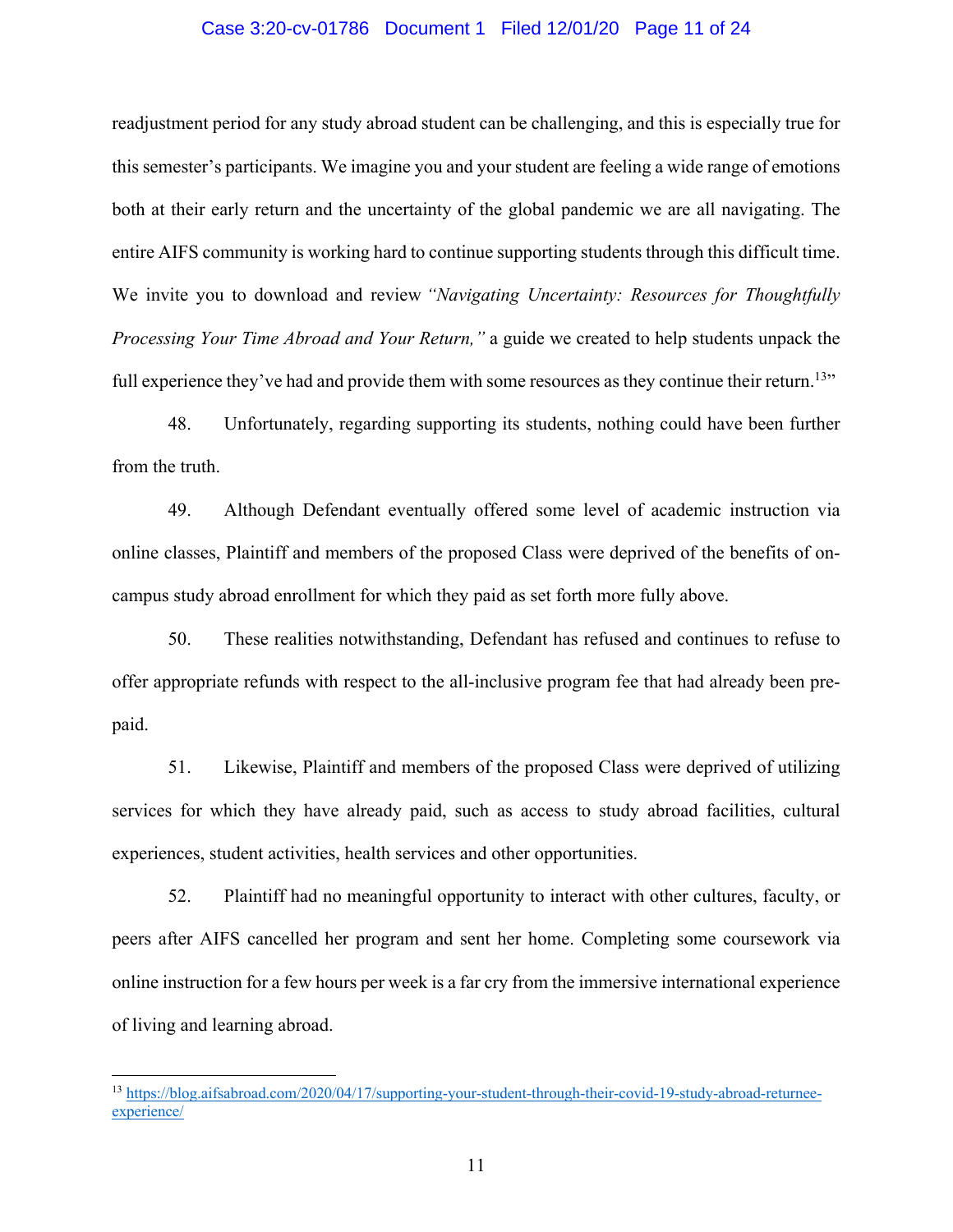#### Case 3:20-cv-01786 Document 1 Filed 12/01/20 Page 12 of 24

53. Defendant has announced that it issued full *pro-rata* refunds for room and board fees. Accordingly, this action does not seek to certify a Housing Class for the recovery of those funds. However, Plaintiff reserves the right to amend these allegations should discovery reveal Defendant failed or refused to issue these refunds as promised.

#### **CLASS ACTION ALLEGATIONS**

54. Plaintiff incorporates by reference all preceding allegations as though fully set forth

herein.

55. Plaintiff brings this action on behalf of herself and as a class action, pursuant to the provisions of Rule 23 of the Federal Rules of Civil Procedure on behalf of the following Class:

#### **The Program Fee Class:**

All people who paid the all-inclusive program fee for or on behalf of the students enrolled in Defendant's study abroad programs for the Spring 2020 but were denied live, in-person instruction abroad and forced to use online distance learning platforms for the latter portion of that semester.

56. Excluded from the Class are the AIFS Board of Trustees, and any of their respective members, affiliates, parents, subsidiaries, officers, directors, employees, successors, or assigns; and the judicial officers, and their immediate family members, and Court staff assigned to this case. Plaintiff reserves the right to modify or amend the Class definition, as appropriate, during the course of this litigation.

57. Certification of Plaintiff's claims for class-wide treatment is appropriate because Plaintiff can prove the elements of her claims on a class-wide basis using the same evidence as would be used to prove those elements in individual actions alleging the same claims.

58. This action has been brought and may be properly maintained on behalf of the Class proposed herein under Federal Rule of Civil Procedure 23.

#### **Numerosity: Fed. R. Civ. P. 23(a)(1)**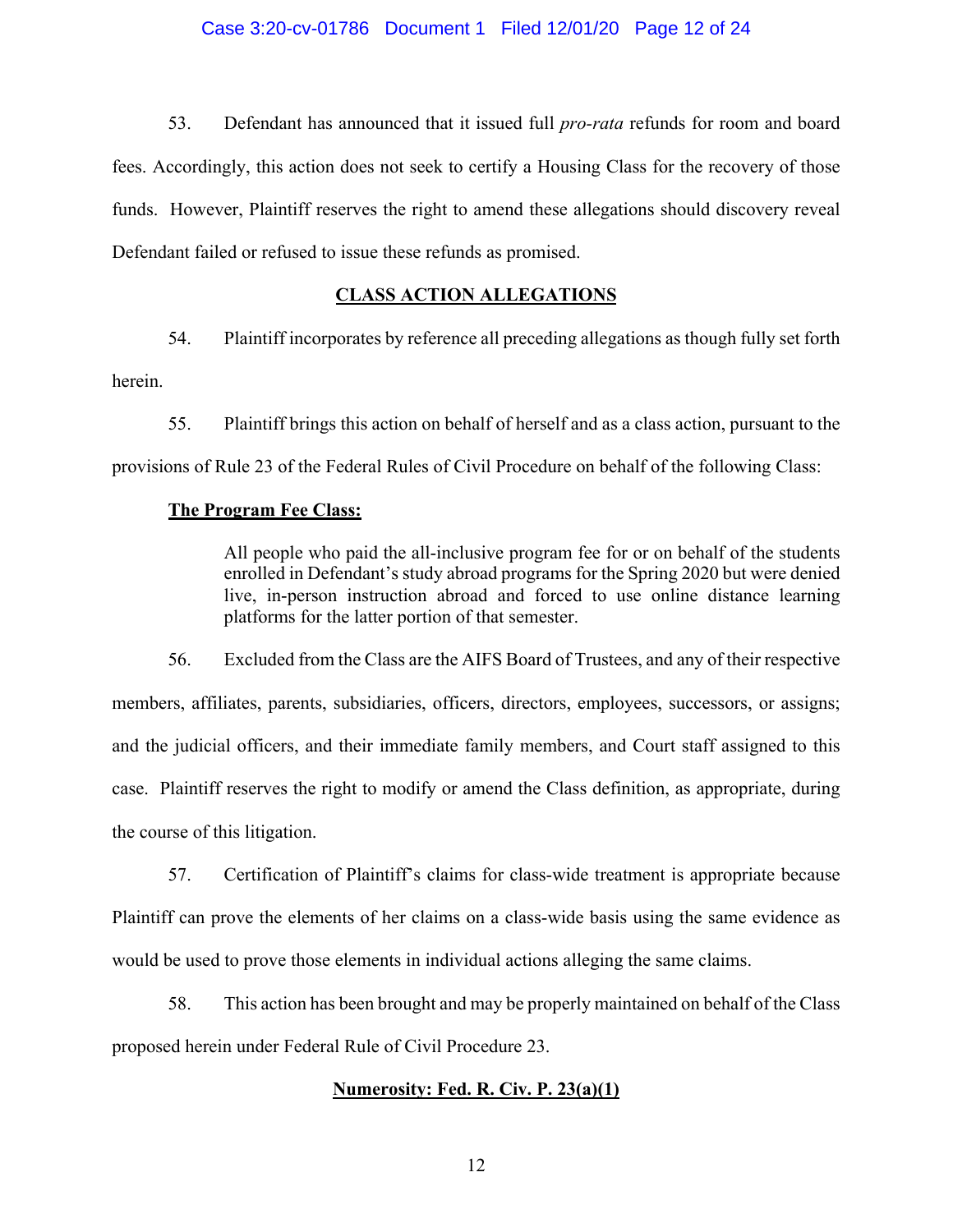#### Case 3:20-cv-01786 Document 1 Filed 12/01/20 Page 13 of 24

59. The members of the Class are so numerous and geographically dispersed that individual joinder of all members is impracticable. Plaintiff is informed and believes that there are thousands of members of the Class. Although the precise number of Class members is unknown to Plaintiff, AIFS advertises having approximately 43,000 students participants each year.<sup>14</sup> AIFS also provides study abroad programs in 20 countries throughout Asia, Australia, Europe, South America, Central America and Africa.<sup>15</sup> Members of the Class may be notified of the pendency of this action by recognized, Court-approved notice dissemination methods, which may include U.S. mail, electronic mail, internet postings, and/or published notice.

#### **Commonality and Predominance: Fed. R. Civ. P. 23(a)(2)**

60. This action involves common questions of law and fact, which predominate over any questions affecting individual members of the Class, including, without limitation:

- i. Whether Defendant engaged in the conduct alleged herein;
- ii. Whether Defendant has a policy or procedure of denying refunds, in whole or in part, to Plaintiff and members of the Class;
- iii. Whether Defendant breached its contracts with Plaintiff and the other members of the Class by retaining the full all-inclusive study abroad program fee without providing the full all-inclusive study abroad program that fee was paid for;
- iv. Whether Defendant was unjustly enriched by retaining the full all-inclusive study abroad program fee without providing the full all-inclusive study abroad program that fee was paid for;
- v. Whether Defendant breached its contracts with Plaintiff and the other members of the Class by retaining the all-inclusive program fee without providing the

<sup>&</sup>lt;sup>14</sup> https://www.aifs.com/pdf/Corporate\_Brochure.pdf

<sup>15</sup> https://www.aifsabroad.com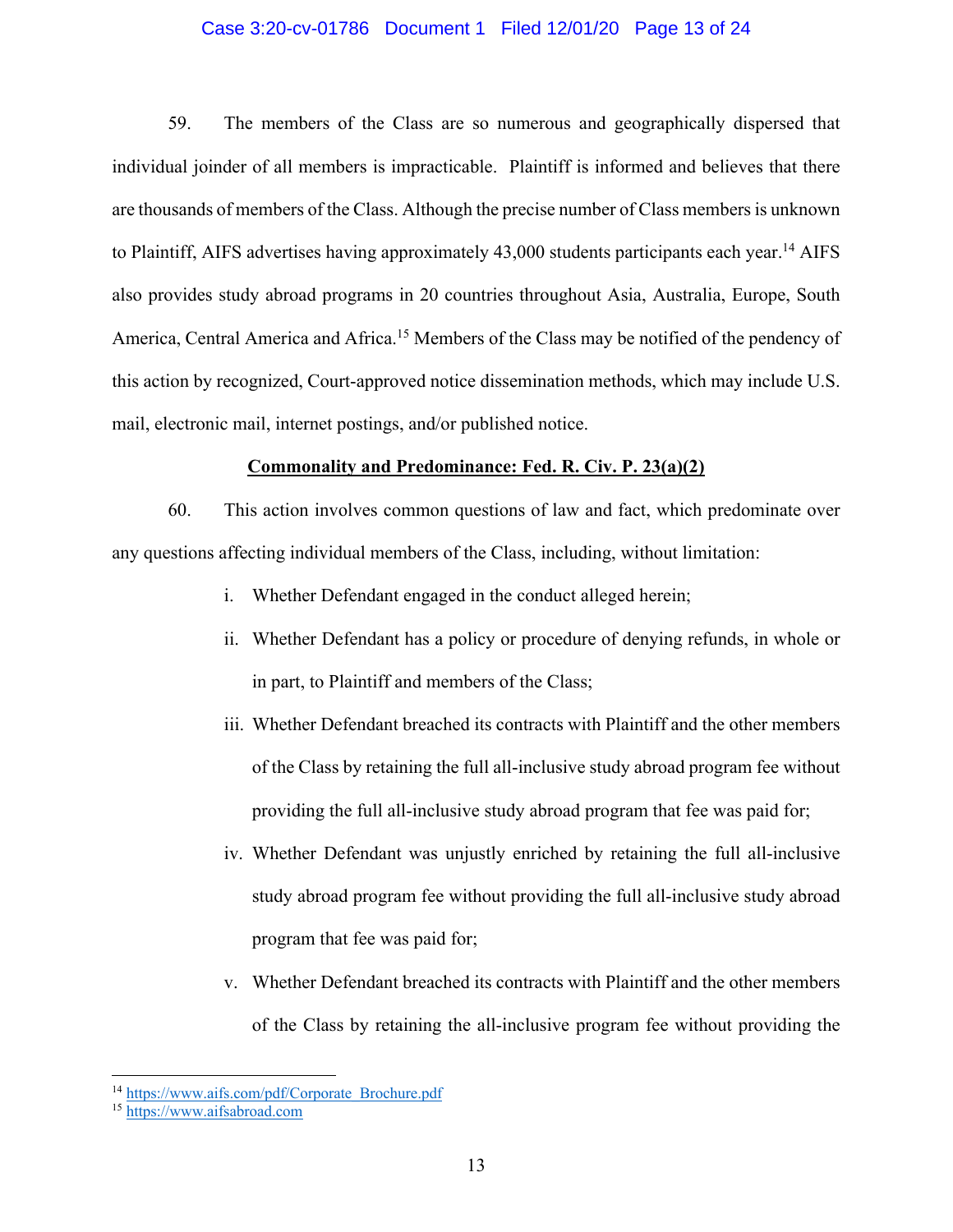services and benefits the fees were contracted to cover;

- vi. Whether Defendant violated Conn. Gen. Stat. Ann. § 42-110b as to Plaintiff and other members of the Class;
- vii. Whether certification of any or all of the classes proposed herein is appropriate under Fed. R. Civ. P. 23;
- viii. Whether Class members are entitled to declaratory, equitable, or injunctive relief, and/or other relief; and
- ix. The amount and nature of relief to be awarded to Plaintiff and the other members of the Class.

#### **Typicality: Fed. R. Civ. P. 23(a)(3)**

61. Plaintiff's claims are typical of the claims of other members of the Class because, among other things, all such members were similarly situated and were comparably injured through Defendant's wrongful conduct as set forth herein.

#### **Adequacy: Fed. R. Civ. P. 23(a)(4)**

62. Plaintiff is an adequate representative for the Class because her interests do not conflict with the interests of other members of the Class she seeks to represent. Plaintiff has retained counsel competent and experienced in complex litigation and Plaintiff intends to prosecute the action vigorously. The interests of the Class will be fairly and adequately protected by Plaintiff and her counsel.

#### **Superiority: Fed. R. Civ. P. 23(b)(3)**

63. A class action is superior to any other available means for the fair and efficient adjudication of this controversy, and no unusual difficulties are likely to be encountered in the management of this class action. The damages or other financial detriment suffered by Plaintiff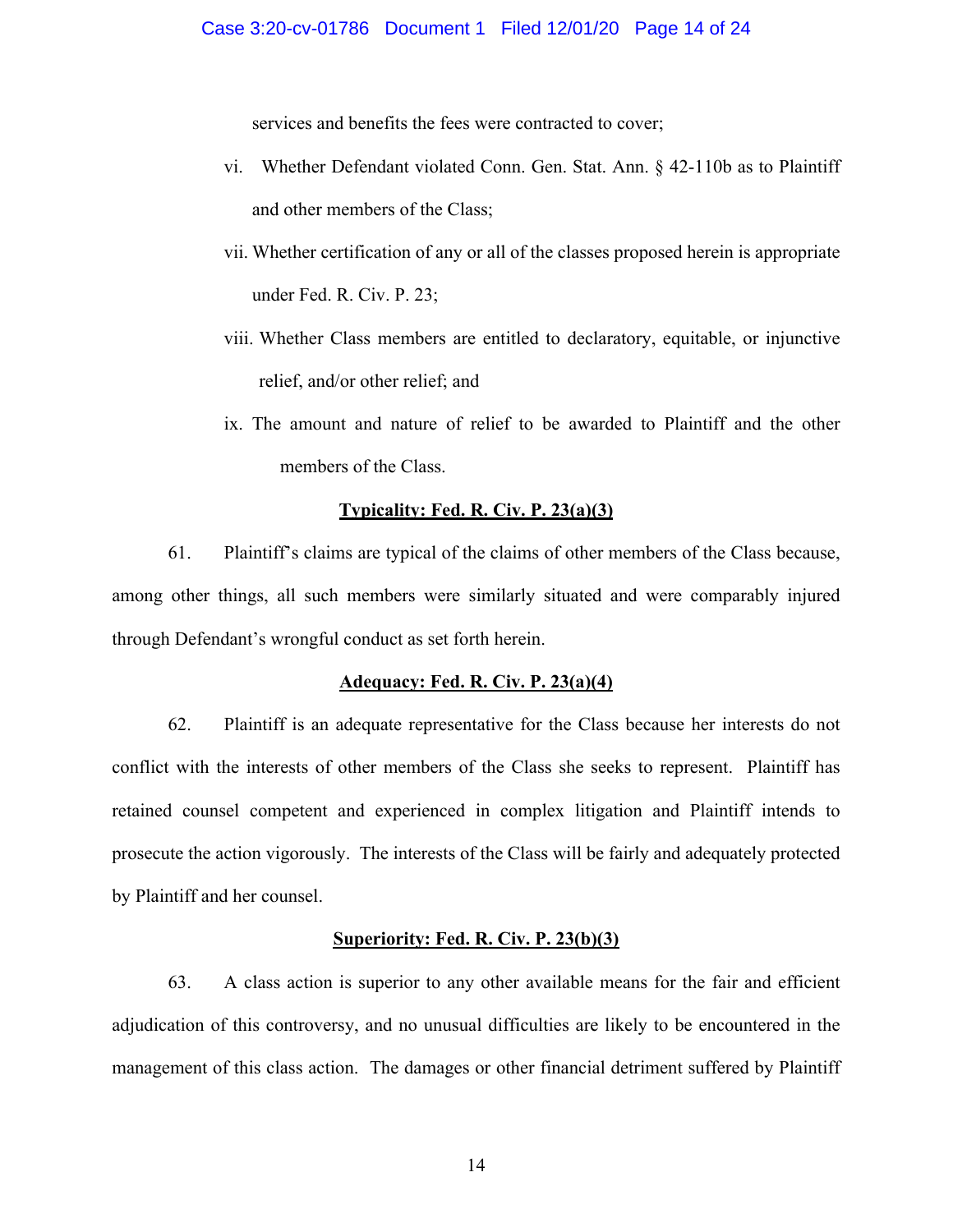#### Case 3:20-cv-01786 Document 1 Filed 12/01/20 Page 15 of 24

and other members of the Class are relatively small compared to the burden and expense that would be required to individually litigate their claims against Defendant, so it would be impracticable for members of the Class to individually seek redress for Defendant's wrongful conduct.

64. Even if members of the Class could afford individual litigation, the Court system likely could not. Individualized litigation creates a potential for inconsistent or contradictory judgments and increases the delay and expense to all parties and the court system. By contrast, the class action device presents far fewer management difficulties and provides the benefits of single adjudication, economy of scale, comprehensive supervision by a single court, and finality of the litigation.

#### **Certification of Specific Issues: Fed. R. Civ. P. 23(c)(4)**

65. To the extent that any described Class herein does not meet the requirements of Rules 23(b)(2) or (b)(3), Plaintiff seeks the certification of issues that will drive the litigation toward resolution.

#### **Declaratory and Injunctive Relief: Fed. R. Civ. P. 23(b)(2)**

66. Defendant has acted or refused to act on grounds generally applicable to Plaintiff and the other members of the Class, thereby making appropriate final injunctive relief and declaratory relief, as described herein, with respect to the members of the Class as a whole.

## **FOR A FIRST COLLECTIVE CAUSE OF ACTION BREACH OF CONTRACT**

#### **(Plaintiff and Other Members of the Class)**

67. Plaintiff incorporates by reference all preceding allegations as though fully set forth herein.

- 68. Plaintiff brings this count on behalf of herself and other members of the Class.
- 69. Plaintiff and the other members of the Class entered into contracts with Defendant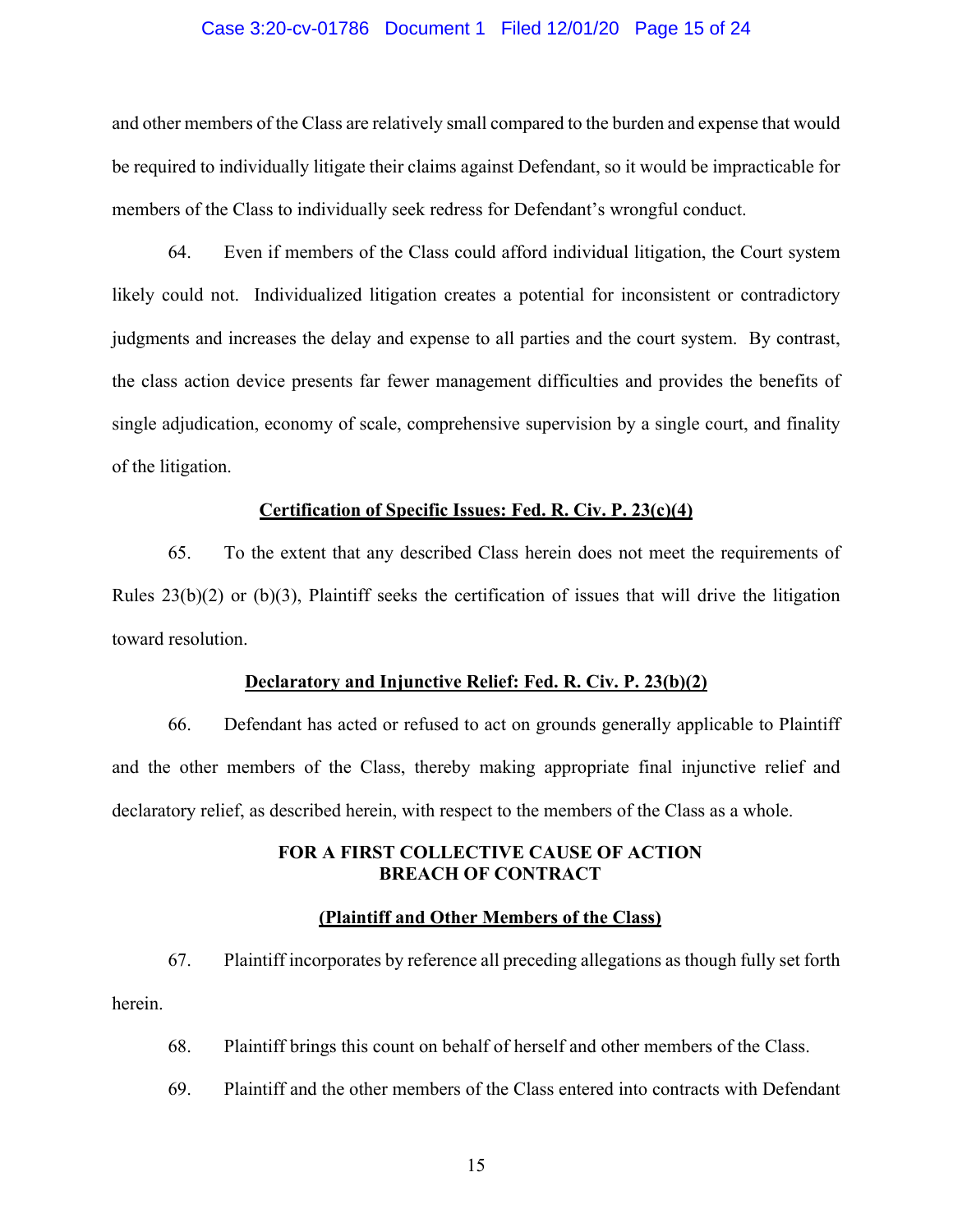#### Case 3:20-cv-01786 Document 1 Filed 12/01/20 Page 16 of 24

which provided that Plaintiff and other members of the Class would pay an all-inclusive program fee for or on behalf of students and, in exchange, Defendant would enroll such students and admit them to their international programs; granting them the full rights and privileges of student status, including but not limited to access to campus facilities, cultural experiences, foreign studies, student activities, health services and live, in-person instruction in a physical classroom abroad.

70. The terms of this contract are as implied or set forth by Defendant through its website, marketing materials and other circulars, brochures, bulletins, publications, and course of conduct.

71. These rights and privileges form the basis of the bargain on which prospective students agree to accept Defendant's offer of enrollment in exchange for the payment of an allinclusive program fee.

72. One such right is the ability to be physically present in a foreign country, and fully enjoy the facilities, services, and cultural opportunities provided thereon.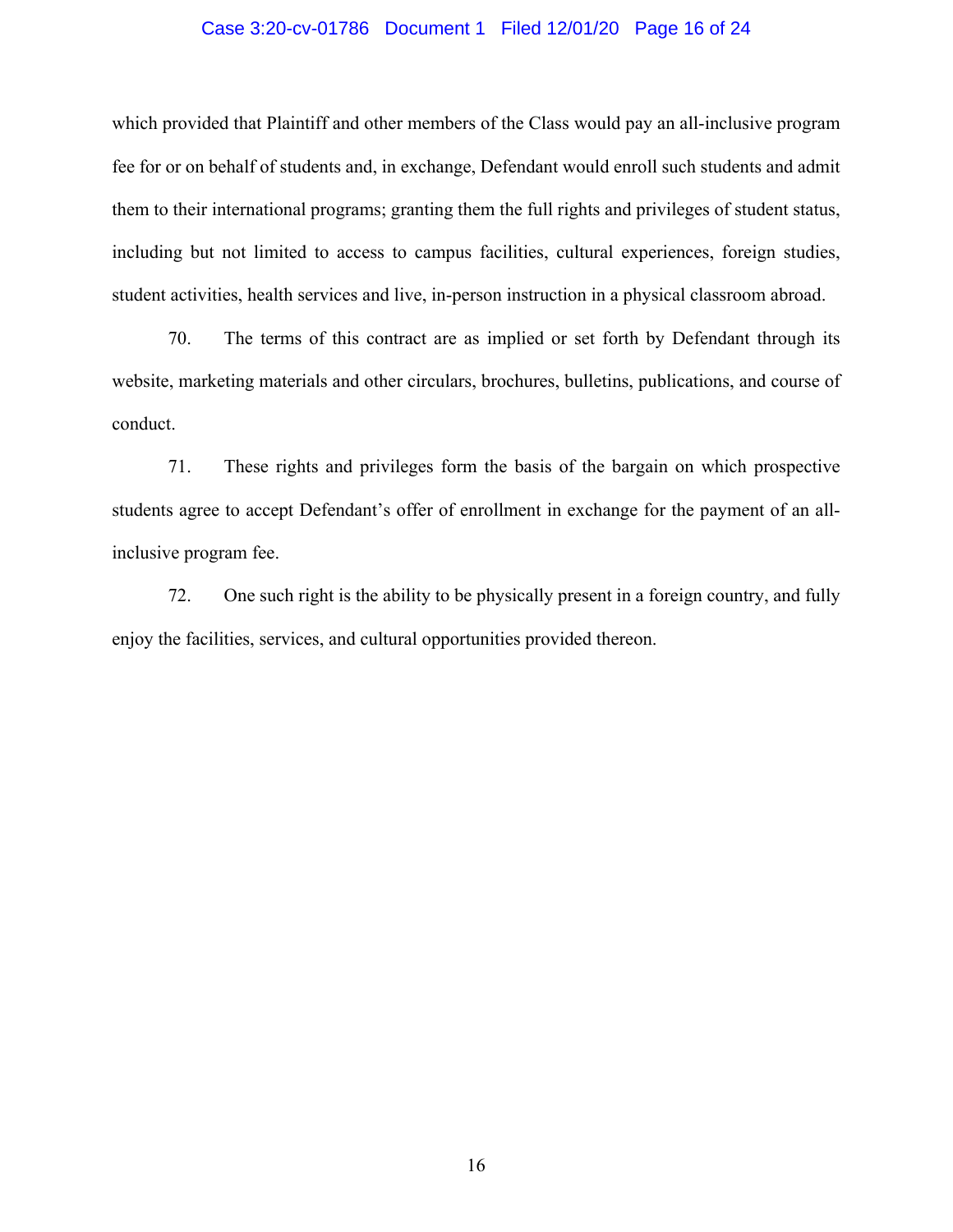#### Case 3:20-cv-01786 Document 1 Filed 12/01/20 Page 17 of 24

73. This is so axiomatic and engrained into the culture of study abroad education generally and AIFS specifically that it is enshrined within Defendant's vision, values, mission statement, and goals, which read<sup>16</sup>:

# Our Vision:

We bring the world together<sup>®</sup>

# Our Mission:

To provide the highest quality educational and cultural exchange programs to enrich the lives of young people throughout the world.

# Our Values:

- Excellence in our programs, operations and our people
- Respect for all cultures and ethnicities
- Exceptional, caring support for our program participants to ensure their safety and well-being
- Technological innovation
- Responsible financial stewardship
- Teamwork and collaboration both within the organization and with our global partners
- Encouragement of employee initiative and professional development
- Honest, equitable and non-discriminatory treatment of our employees and our program participants with an emphasis on diversity and inclusion
- Commitment to socially and environmentally responsible practices

#### Goals:

AIFS Programs:

- Promote students' curiosity and intellectual growth through high-quality academic programming which utilizes the host county & culture as context.
- Promote cross-cultural learning and increased understanding through both academic and extracurricular events and activities focused on the interaction with the host culture.
- Facilitate students' self-awareness of their own culture by providing opportunity to compare and contrast cultural differences.
- Enhance students' personal growth, including qualities such as independence, confidence, selfreliance, curiosity and willingness to be in new and different surroundings and environments.
- Contribute to students' career and professional development by exposure to different fields of study and work, encouraging the development of skills sought by employers, and helping them to identify and articulate the applicable knowledge and skills acquired by studying abroad.
- Increase opportunity and access to study abroad programs for students from diverse backgrounds.

74. Defendant's website and recruitment brochures are the primary means through

which Defendant targets prospective new students and attempts to influence such students to apply

<sup>16</sup> https://www.aifs.com/pdf/Corporate\_Brochure.pdf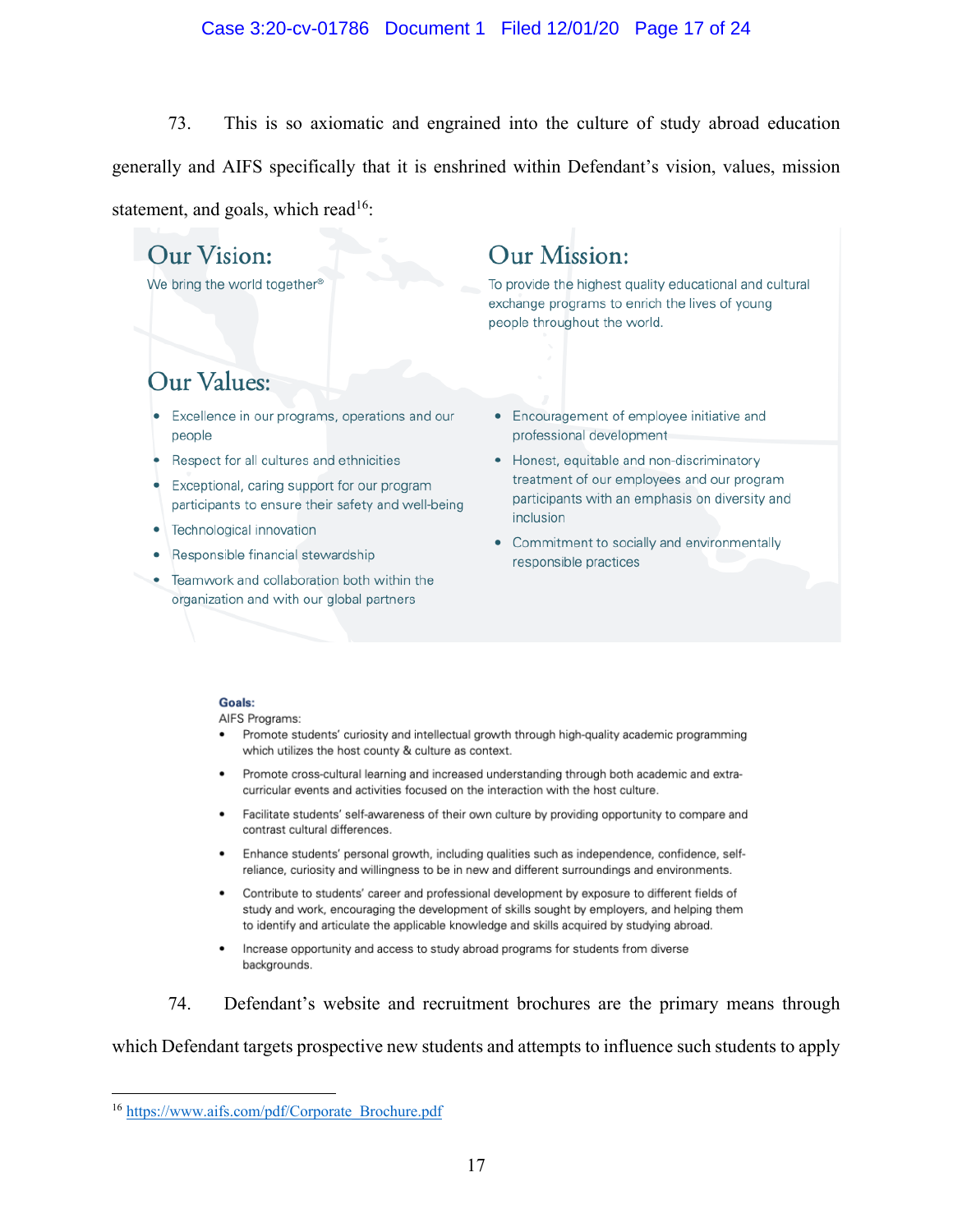#### Case 3:20-cv-01786 Document 1 Filed 12/01/20 Page 18 of 24

for enrollment at AIFS as opposed to other study abroad programs.

75. Through these publications, Defendant markets and induces students into separate and distinct products. Defendant specifically markets certain study abroad programs as being offered on a fully online basis, as if it were remotely possible to receive the study abroad experience from the comfort of your own home or a local coffee shop, like Defendant suggests.<sup>17</sup>

76. In any instance, Defendant dedicates an entire section of its website to these programs, which can be accessed at https://www.aifsabroad.com/online/.

77. Conversely, Defendant's publications with respect to non-online classes are full of references to the study abroad experience, including numerous references to social and cultural activities; in-person classes, campus amenities; historical attractions, campus location, and the like.

78. On Defendant's "Why Study Abroad with AIFS" webpage, Defendant discusses the value of studying abroad with AIFS. Particularly, Defendant states that there are "AIFSorganized social/cultural activities and field trips to help you learn more about your location and complement your academic studies."18

79. Moreover, on the same webpage, visitors and students can watch a short persuasive video on, "Why You Should Study at AIFS," where current and former students discuss the study abroad experience and going to a new country for the first time.<sup>19</sup>

80. Plaintiff and members of the Class fulfilled their end of the bargain and fulfilled their contractual obligations when they paid the all-inclusive fee for Spring 2020 study abroad programs.

81. AIFS breached its contract with Plaintiff and members of the Class when it failed

<sup>17</sup> https://www.aifsabroad.com/online/;

https://web.archive.org/web/20200806094558/https://www.aifsabroad.com/online/

<sup>18</sup> https://www.aifsabroad.com/value.asp

<sup>&</sup>lt;sup>19</sup> Id.; *See also* https://www.youtube.com/watch?time\_continue=103&v=9Tnm8yQtJ98&feature=emb\_title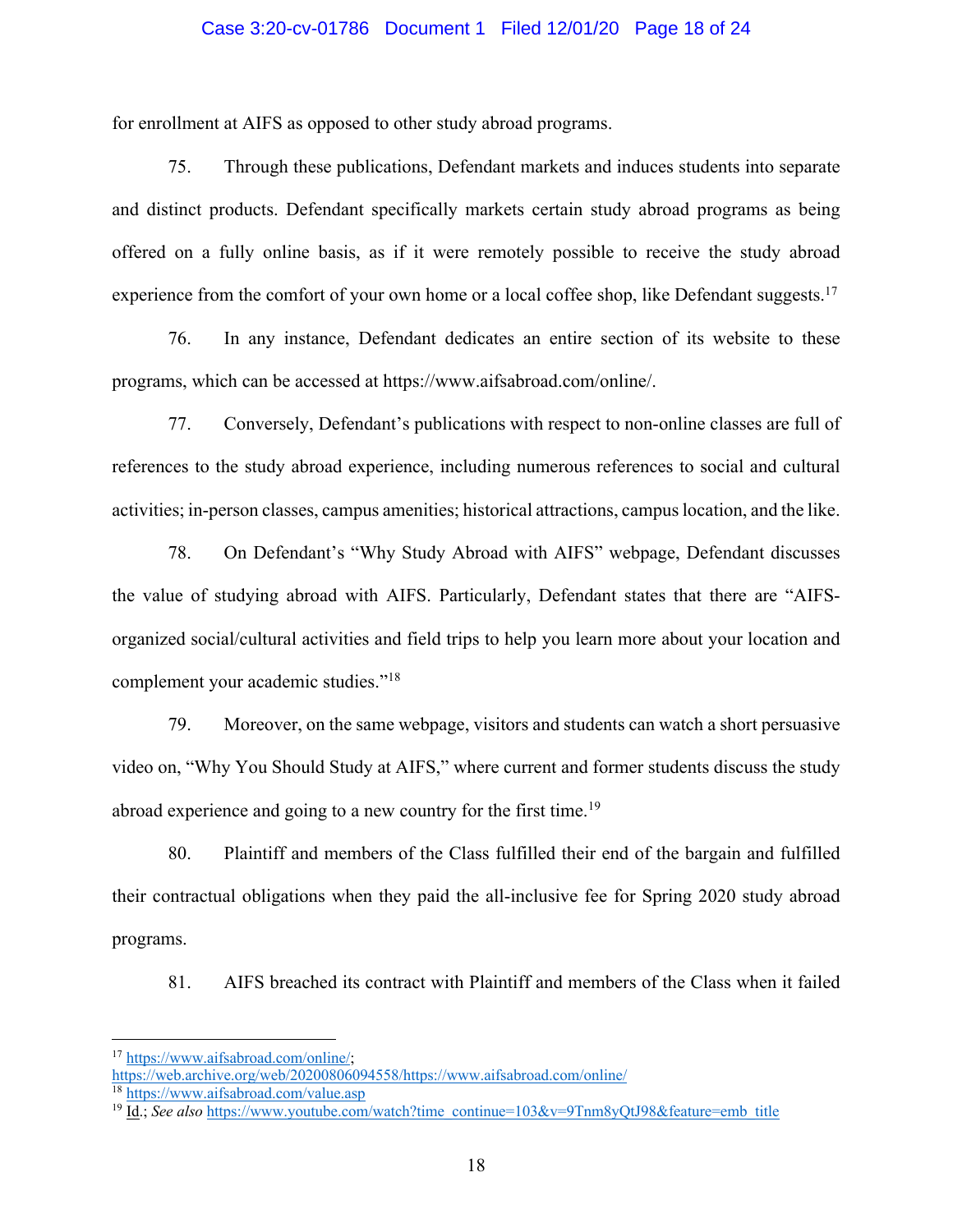#### Case 3:20-cv-01786 Document 1 Filed 12/01/20 Page 19 of 24

to provide contracted-for in-person Spring 2020 study abroad programs, along with other services.

82. AIFS has failed to provide adequate refunds for any portion of the programs covered by the all-inclusive fee, with the exception of prorated room and board, that were cancelled and subsequently moved online.

83. Plaintiff and the members of the Class have been damaged as a direct and proximate result of Defendant's breach.

84. Plaintiff and members of the Class are entitled to damages from Defendant, including but not limited to a *pro rata* portion of the all-inclusive program fee.

## **FOR A SECOND COLLECTIVE CAUSE OF ACTION UNJUST ENRICHMENT**

#### **(Plaintiff and Other Members of the Class)**

85. Plaintiff brings this count on behalf of herself and other members of the Class.

86. This claim is pled in the alternative to, and to the extent it is determined a contract does not exist or otherwise apply, the contract-based claim set forth in the First Cause of Action above.

87. Plaintiff and other members of the Class paid substantial amounts for live, in-person instruction in physical classrooms on a physical campus abroad with all the attendant benefits.

88. Plaintiff and other members of the Class conferred a benefit on Defendant when they paid this all-inclusive program fee.

89. Defendant has realized this benefit by accepting such payment and knew of the non-gratuitous nature of the benefits conferred upon them by Plaintiff and members of the Class.

90. Defendant accepted and retained the benefits conferred by Plaintiff and members of the Class with full knowledge and awareness of those benefits.

91. Plaintiff and other members of the Class did not receive the full benefit of their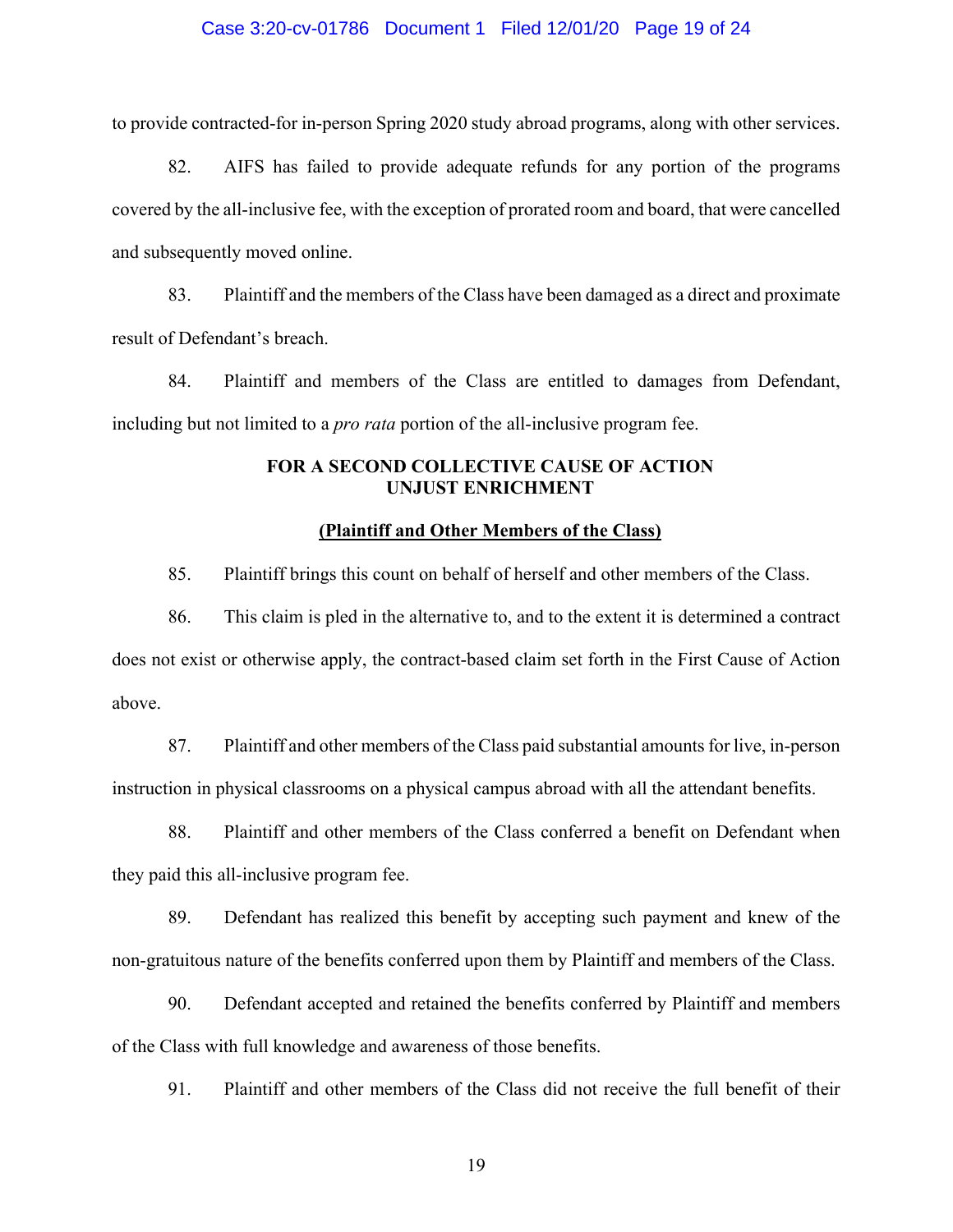#### Case 3:20-cv-01786 Document 1 Filed 12/01/20 Page 20 of 24

bargain.

92. Instead, Plaintiff and other members of the Class conferred this benefit on Defendant in expectation of receiving one product, *i.e.*, live in-person instruction in a physical classroom in a foreign country along with the experience of campus life as described more fully above, but they were provided with a materially different product carrying a different fair market value, *i.e.*, online instruction devoid of the study abroad cultural experience, access, and services.

93. Even though Defendant has failed to adequately provide the services for which the fees was collected, Defendant has retained this benefit, making Defendant's retention unjust under the circumstances.

94. As a result of closing the program, forcing Plaintiff and members of the Class to fly home, and moving classes online, Defendant saved significant sums of money in the way of reduced utility costs, reduced maintenance and staffing requirements, reduced or eliminated hours for hourly employees, and otherwise.

95. Equity and good conscience require that Defendant return a *pro rata* portion of the all-inclusive program fee to Plaintiff and other members of the Class.

96. Defendant should be required to disgorge this unjust enrichment to the extent that Defendant has retained more than the fair market value for the product that Defendant was able to provide.

# **FOR A THIRD COLLECTIVE CAUSE OF ACTION VIOLATION OF CONNECTICUT'S UNFAIR TRADE PRACTICES ACT ("CUTPA")**

# **(Plaintiff and Other Members of the Class)**

97. Plaintiff incorporates by reference all preceding allegations as though fully set forth herein.

98. Plaintiff brings this count on behalf of herself and other members of the Class.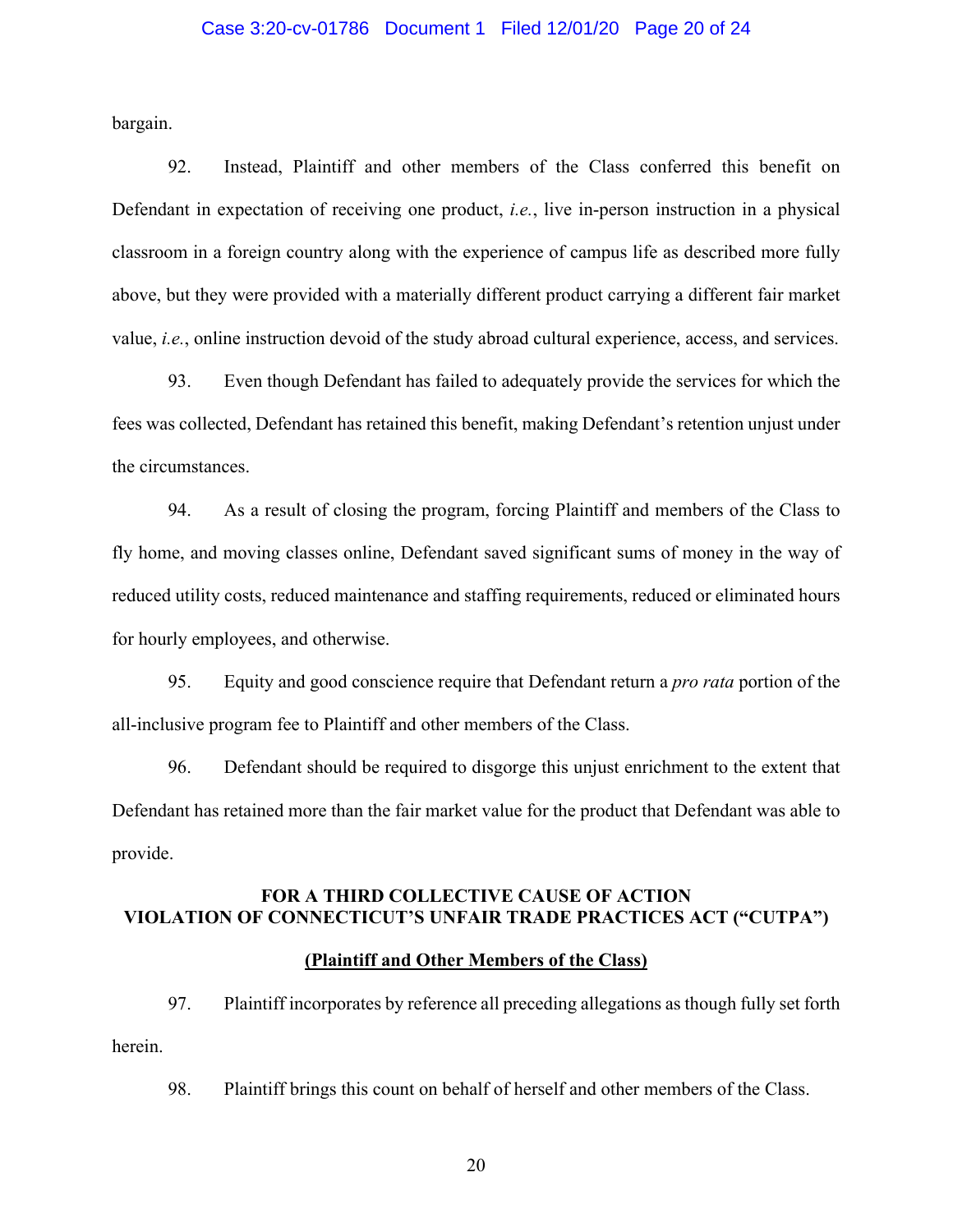#### Case 3:20-cv-01786 Document 1 Filed 12/01/20 Page 21 of 24

99. Plaintiff and the class members are consumers who purchased Defendant's product and services and were subject to unfair methods of competition and unfair, deceptive acts business practices as alleged herein, actionable as a class action under Conn. Gen. Stat. Ann. § 42-110g

100. At all times relevant, Defendant had a duty not to engage in unfair methods of competition and unfair or deceptive acts or practices in the conduct of any trade or commerce under Conn. Gen. Stat. Ann. § 42-110b ("CUTPA").

101. CUTPA provides that a practice is unfair if a party "engage(s) in unfair methods of competition and unfair or deceptive acts or practices in the conduct of any trade or commerce."

102. Defendant, through its agents, servants, and employees, engaged in unlawful, unfair, deceptive, and fraudulent acts and practices in violation of CUTPA by engaging in the aforementioned activities and those described below.

103. At all times relevant, Defendant through its uniform marketing and recruitment materials, including its website, academic catalogs, student handbooks, circulars, bulletins, publications and other representations engaged in "consumer oriented" conducted directed at Plaintiff and other members of the Class whereby Defendant offered to sell certain educational products and services.

104. Specifically, Defendant offered to Plaintiff and members of the Class an in-person, on-campus, abroad program with related services, including an in-person, hands-on curriculum; on-campus activities, services and access to facilities; on-campus housing; and on-campus meals.

105. Plaintiff and other members of the Class are consumers who enrolled in the study abroad program, and paid substantial tuition and fees for said products, facilities and services prior to the Spring 2020 academic semester, including tuition and costs, fees, housing costs, and meal costs.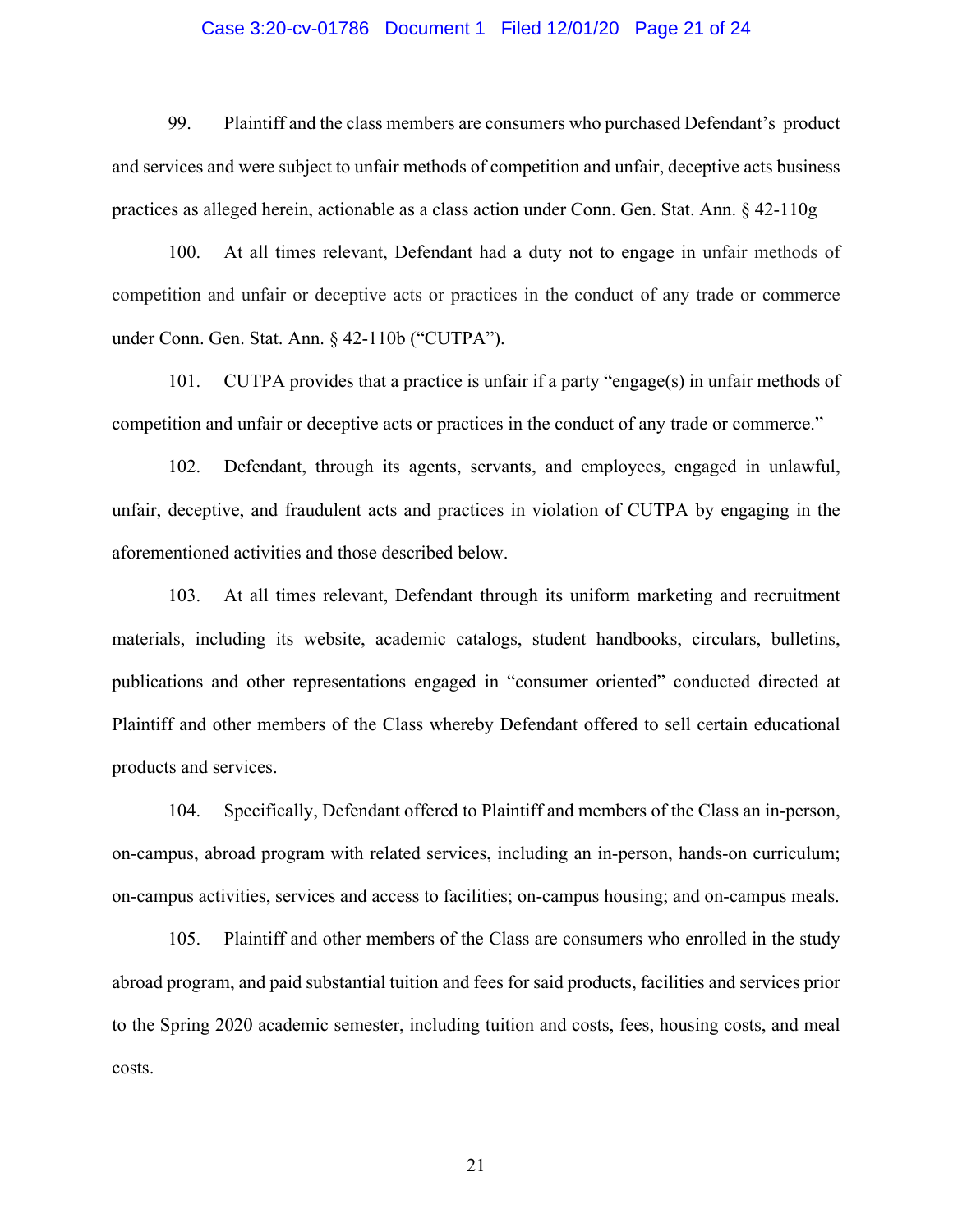#### Case 3:20-cv-01786 Document 1 Filed 12/01/20 Page 22 of 24

106. As part of its marketing practices and recruitment efforts, Defendant made numerous statements, representations, and omissions to the public with respect to the value and nature of the in-person abroad education opportunity and on-campus abroad experience that students who enrolled in Defendant's program would receive.

107. Such statements, representations, and omissions, which were uniform and identical in nature, were intended to induce Plaintiff and other students into enrolling in Defendant's program and pay the all-inclusive program fee.

108. The statements, representations, and omissions made by Defendant are objectively false, misleading and deceptive to Plaintiff and other members of the Class as well as the public at large.

109. Plaintiff and other members of the Class agreed to pay the value of the all-inclusive program fee to Defendant with the reasonable expectation that students who enrolled in Defendant's abroad programs would receive an in-person and on-campus abroad experience and related services for the Spring 2020 semester.

110. However, Plaintiff and other members of the Class did not receive the value of the academic services, programs, and/or benefits for which the all-inclusive program fee was charged.

111. As a result, Plaintiff and other members of the Class were proximately caused to pay an excessive and inflated all-inclusive program fee.

112. The acts and omissions of Defendant constitutes deceptive business acts or practice and/or false advertising.

113. As a result of Defendant's foregoing violations of CUTPA, Defendant has directly and proximately caused damage to Plaintiff and other members of the Class and are entitled to recover actual damages in an amount to be determined at trial, and an award of reasonable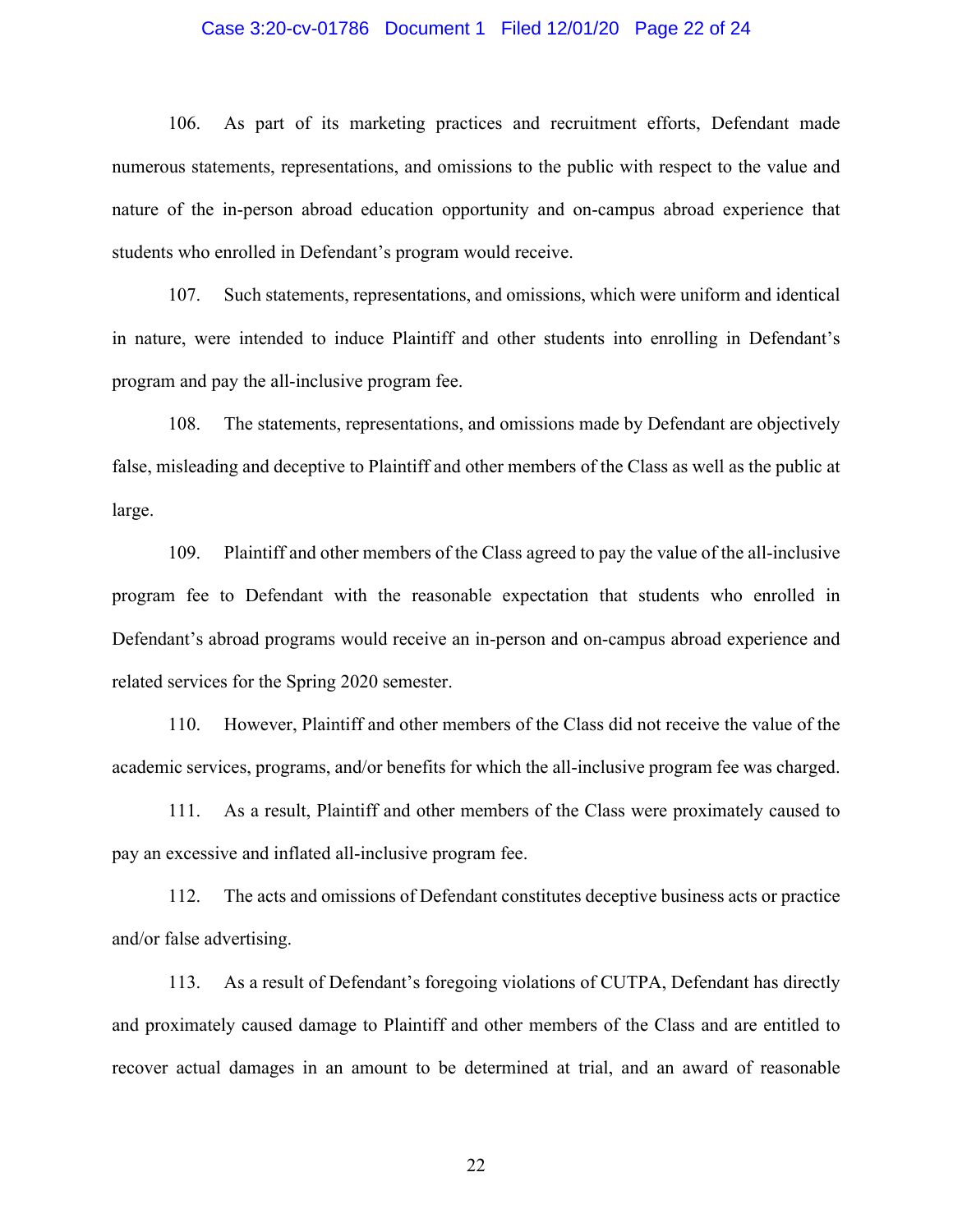attorneys' fees, expenses, costs, and disbursements.

# **PRAYER FOR RELIEF**

114. WHEREFORE, Plaintiff and members of the Class request that the Court enter an order or judgment against Defendant including:

- A. Certifying the Classes as proposed herein, designating Plaintiff as Class representative, and appointing undersigned counsel as Class Counsel;
- B. Declaring that Defendant is financially responsible for notifying the Class members of the pendency of this action;
- C. Declaring that Defendant has wrongfully kept monies paid regarding its allinclusive program fee, which includes tuition;
- D. Requiring that Defendant disgorge amounts wrongfully obtained regarding its all-inclusive program fee, which includes tuition;
- E. Awarding injunctive relief as permitted by law or equity, including enjoining Defendant from retaining the pro-rated, unused monies paid by Plaintiff and members of the Class;
- F. Scheduling a trial by jury in this action;
- G. Awarding Plaintiff and members of the Class reasonable attorney's fees, costs and expenses, as permitted by law;
- H. Awarding pre and post-judgment interest on any amounts awarded, as permitted by law; and
- I. Awarding such other and further relief as may be just and proper.

# **DEMAND FOR JURY TRIAL**

Pursuant to Rule 38 of the Federal Rules of Civil Procedure, Plaintiff demands trial by jury